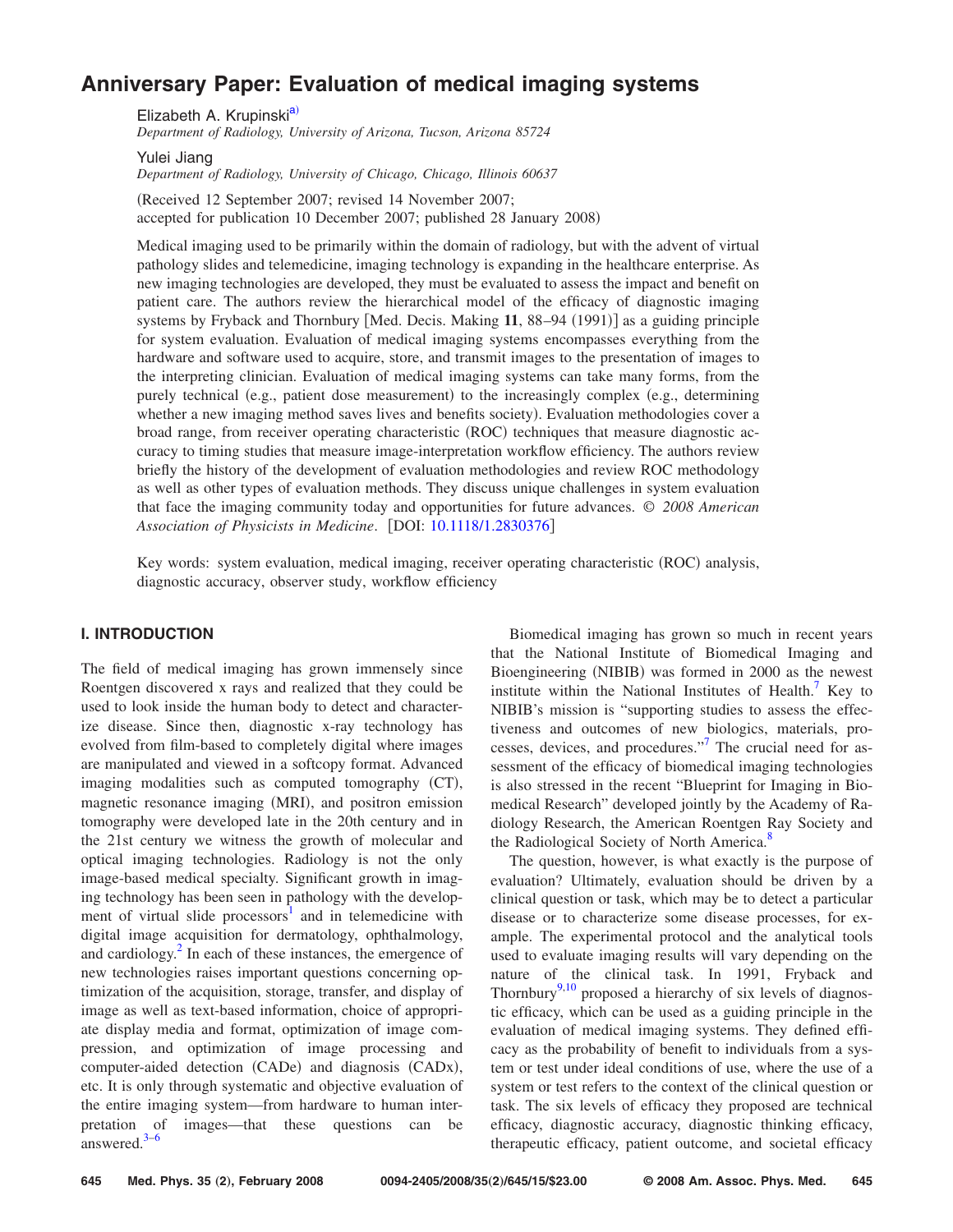TABLE I. Fryback and Thornbury's proposed hierarchy (Ref. 9) of six levels of diagnostic efficacy. Efficacy is defined as benefit to individuals from a system or test under ideal conditions of use.

| Levels of diagnostic efficacy                 | Definition                                                                                                                                    | Commonly measured parameters                                                                             |
|-----------------------------------------------|-----------------------------------------------------------------------------------------------------------------------------------------------|----------------------------------------------------------------------------------------------------------|
| Technical efficacy                            | System or test fidelity. How accurately and precisely it<br>measures what is to be measured.                                                  | Physical parameters (e.g., dose, DQE)                                                                    |
| Diagnostic accuracy efficacy                  | How well or accurately a system or test predicts<br>presence/absence (or extent/magnitude) of a disease or<br>health condition.               | Sensitivity, specificity, positive/negative predictive value,<br>accuracy, ROC area under the curve (Az) |
| Diagnostic thinking efficacy                  | Impact of diagnostic test results on clinician's estimate<br>of the probability that a patient suffers from a disease or<br>health condition. | Changes in diagnosis, prognostic assessment, etc., before<br>and after a diagnostic test                 |
| Therapeutic efficacy                          | Whether or how much the system or test changes<br>patient's course of treatment/care.                                                         | Changes in treatment regimen—type of treatment, dose<br>etc.                                             |
| Patient outcome efficacy<br>Societal efficacy | Degree to which patient's health/condition improves.<br>Impact of the system/test on society as a whole.                                      | Survival rates, quality of life<br>Cost-benefit analyses, number of lives saved                          |

(see Table I). Briefly, technical efficacy refers to the fidelity of a system or test, or how accurately and precisely it measures what is to be measured. Methods for assessment of technical efficacy typically involve measurement of physical parameters such as the detective quantum efficiency, spatial resolution, dose, etc. For example, in the development of CT technology for breast imaging, it is important to ascertain radiation dose to the breast and compare it with that of conventional projection mammography.<sup>11</sup>

Diagnostic accuracy refers to how well or how accurately a system or test predicts the presence or absence of a disease or a health condition, or how well it measures the extent or magnitude of that disease or condition. Evaluation of diagnostic efficacy is a major focus of this article. It typically involves statistical figures of merit such as sensitivity, specificity, positive and negative predictive values, and the receiver operating characteristic (ROC) curve.<sup>12</sup> Numerous investigations addressing this level of efficacy are recent topics of interest, some of which are the evaluation of MRI for breast cancer detection and diagnosis, $13$  low-dose CT for lung cancer screening, $^{14}$  and CADe and CADx tools.<sup>15–19</sup> Diagnostic thinking efficacy refers to the impact of diagnostic test results on the clinician's estimate of the probability that the patient suffers from an abnormality, disease, or condition. This level of efficacy can be difficult to assess, but it clearly impacts the next level of efficacy—therapeutic efficacy, which refers to whether (and how much) the system or test changes the patient's course of treatment or care. Assessment of therapeutic efficacy is the primary objective of many imaging, drug, and interventional trials. For example, a recent study on MRI of the contralateral breast in women with known breast cancer found that MRI detected four more cancers than mammography, altering the course of treatment for these patients. $13$ 

Patient-outcome efficacy is the most important level of efficacy from the individual patient's perspective. It measures the degree to which the patient's health or condition improves. Patient-outcome measures include such figures of merit as survival rates (often expressed in years after disease detection/treatment) and quality of life, and generally require longitudinal randomized controlled clinical trials. Interventional radiology studies often show impact of radiology on patient outcome. For example, Kim *et al.* looked at the longterm outcomes of transcatheter embolotherapy in women with chronic pelvic pain caused by ovarian and pelvic varices and found significant improvements in 83*%* of the patients with reduced level of pelvic pain and other symptoms as well as overall clinical improvement.<sup>20</sup> Molecular imaging, emerging with significant potential for measuring the outcome of individualized cancer therapy, is also an area of great interest today.<sup>21</sup>

The highest level of efficacy is on the society as a whole and can be very difficult to measure quantitatively. Evaluation of societal efficacy typical entails cost-benefit analyses that assess the tradeoff between costs of the system or test and benefits and savings that result—both for the individuals and society as a whole. Costs associated with performing the test are relatively easy to calculate, but other costs such as cost per life saved are more difficult to ascertain and often bring forth difficult ethical and moral issues. $22-24$  For example, in January 2007, Congress cut the Medicare physician fee schedule for imaging services, citing critics who charge that some health-care providers burden society by performing more tests than necessary to boost revenue without evidence that these tests improve patient care.<sup>25</sup> Radiologists and imaging equipment manufacturers naturally disagree with this view and the cut.<sup>26</sup> Clearly, this is an issue of societal efficacy.

#### **II. HISTORICAL PERSPECTIVE**

One cannot truly consider evaluation of medical imaging systems without taking into account the entire system—from image acquisition to human interpretation of the image data, to how the diagnostic information is communicated among, and acted upon by, physicians, patients, and others. The focus on the radiologist as an integral part of the imaging system $^{27,28}$  began soon after World War II. A series of studies was conducted to determine which of four radiographic and fluoroscopic techniques was better for tuberculosis screening.<sup>29,30</sup> Instead of finding, as hoped, that one imaging technique was clearly superior than the others, intraobserver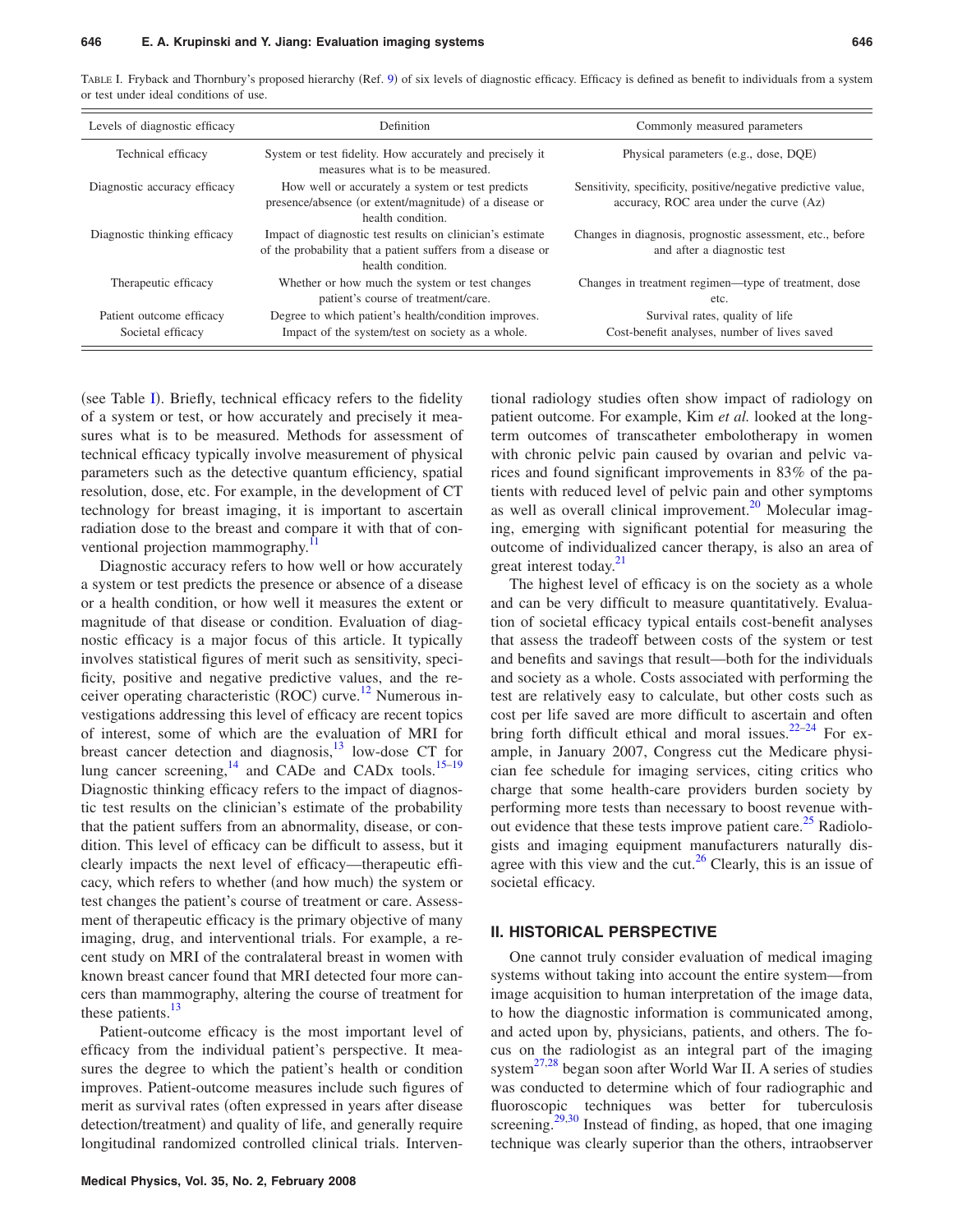and interobserver variation was found to be so large that it was not possible to determine which system was the best. A surprisingly large amount of reader variation was found even when radiologists were asked to do something as straightforward as describing the physical characteristics of radiographic shadows. $31$  It became clear then that two things needed to happen: systems were needed to improve radiologists' performance and reduce their interpretation variability and methods were needed to evaluate the systems and their impact on observer performance.

In the early 1950s, progress was made in fields outside of medicine that would soon impact system and observerperformance evaluation in medical imaging. Based on principles from signal-detection theory,  $32,33$  ROC analysis was developed by researchers from such diverse fields as engineering, psychology, and mathematics. $34-36$  The initial application was evaluation of radar operators in the detection of enemy aircraft and missiles, but its use quickly spread. Lusted first introduced ROC technique into medicine in the  $1960s^{37-40}$  and efforts to formalize medical decision-making in diagnostic medicine followed. $41-44$  Since then we have witnessed a significant amount of theoretical development and practical application of ROC techniques especially in the area of radiology, facilitated to a large extent by the distribution of freely available ROC-analysis computer software.<sup>45–47</sup>

ROC analysis is not the only method that can be used to evaluate medical imaging systems–it is the most rigorous and the most widely accepted. We will devote much of our discussion in this article to this approach. Other approaches also have been suggested and used to varying degrees. One such approach is an experiment in which pairs of images are presented side-by-side and the observer is asked to distinguish or rank-order each image.<sup>48–52</sup> In recent years, this approach has been used successfully to evaluate image compression techniques, in which observers' ability to distinguish images compressed to varying degrees from the original (not-compressed) image is assessed in this type of experiments. The rationale, based on the concept of just noticeable differences (JNDs), is that if the observer is not able to distinguish an compressed image reliably from its notcompressed original, then the image compression causes only "visually lossless" changes to the image and, therefore, the changes should not affect diagnostic performance. $53-58$ However, potential weaknesses of this approach include that it is subjective rather than objective assessment of observer performance and that it evaluates diagnostic performance indirectly (through the assessment of image quality). Nevertheless, this approach has been proposed as a way to plan for a large-scale ROC study—to decide whether a ROC study is justified and to help decide the number of cases and number of readers needed.

## **III. ROC EXPERIMENTS AND ANALYSES**

Wagner, Metz, and Campbell recently published a comprehensive and in-depth review on the assessment of medical imaging systems and computer aids.<sup>3</sup> We encourage interested readers to consult their authoritative text; here we provide only a brief overview. The most popular ROC experiment at the present time is probably the so-called multiplereader multiple-case (MRMC) paradigm. This experiment involves multiple cases with known disease truth status and multiple readers—most commonly every reader reads every case in every imaging modality. The intuitive rationale of the MRMC paradigm is that the performance of an imaging system is reflected in a range of case difficulty and that the imaging system is only as good as the skill of the readers who interpret the images. Thus, sampling cases of various difficulty and readers of various skill level is important for evaluation of an imaging system.

There are potential biases in the design of the MRMC experiment that one should avoid or minimize and also opportunities to make the experiment more effective or powerful.3,59 For example, the order in which readers read images is a pertinent subject of consideration. Because there are potential advantages when a reader reads images of a patient for a second time, there is potential bias in favor of the modality that is read second compared with the modality that is read first. One way to minimize this bias is for readers to read half of the cases first in one modality and the other half of the cases first in the modality being compared. The results are subsequently combined and, therefore, any potential reading-order effect will tend to cancel out, minimizing this potential bias. $59$  In most situations it is both appropriate and desirable for readers to read images of each modality independently. However, in computer-aided diagnosis, because clinically the radiologist will use the computer aid at the same time that images are interpreted, it is also appropriate in the MRMC experiment for readers to read each case first without the computer aid and then, immediately after, read the case again with the computer aid, because this study design mimics the intended clinical use of computer aid. $\frac{60}{2}$ While this so-called "sequential" design is generally not appropriate for comparison of imaging modalities that are not used together clinically, $3,61$  it can afford the experiment greater statistical power compared with the "independent" design in the case of computer-aided diagnosis. $62$ 

The types of data to collect from readers in a MRMC experiment are an important study-design consideration.<sup>63,64</sup> ROC analysis requires ordinal data; this is usually accomplished by asking the reader to report his or her diagnostic confidence in a specified diagnostic task. Diagnostic confidence can be expressed in terms of a 4-, 5-, or 6-point ordinal scale, or in terms of a quasicontinuous ordinal scale (e.g.,  $1-100$ .<sup>65–67</sup> Although the BI-RADS final assessment categories $^{68}$  have six points and have been used to estimate ROC curves,  $\frac{69,70}{ }$  we will return later to discuss why BI-RADS assessment categories are not appropriate for fitting ROC curves. It has been shown that if readers are able to use quasicontinuous scales, then the results can benefit ROCcurve fitting.<sup>71</sup> Investigation on this topic continues.<sup>67</sup> The report of binary action-item decisions—e.g., biopsy versus follow-up, $^{72}$  recall versus routine screening, etc.—provides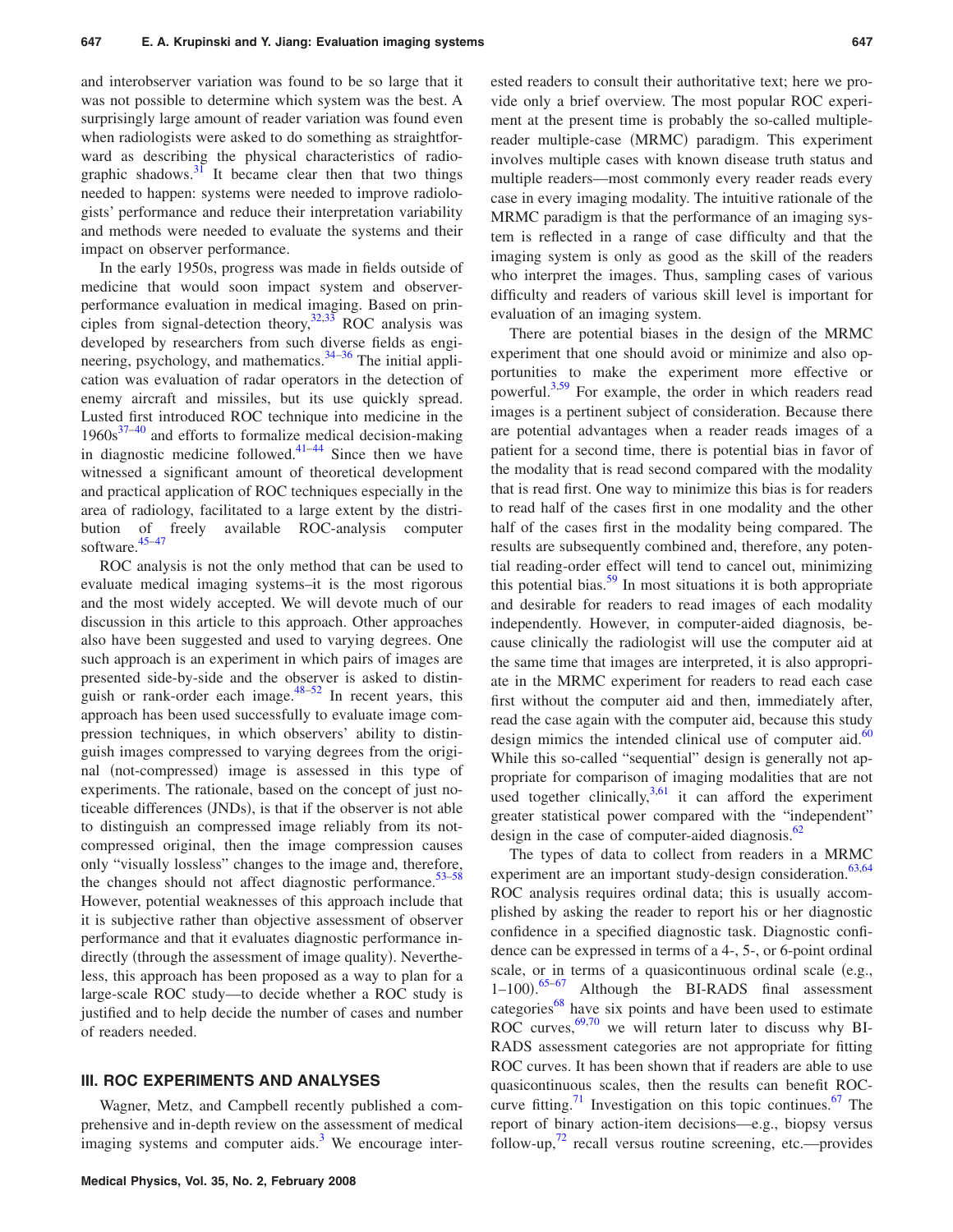additional information on the reader's diagnostic decision that is complementary to the ROC curve<sup>3</sup> and provides important information for cost-benefit analyses.

A multitude of statistical methods has been developed to analyze the MRMC experiment, $3$  to account for contributions to variance in the ROC curve from variations in case difficulty, reader skills, and their interactions. Swets and Pickett described the principle for analyzing the MRMC experiment,<sup>44</sup> and Dorfman, Berbaum, and Metz developed the first practical algorithm for this analysis.<sup>73</sup> Their method allows meaningful comparison of modalities, simultaneously accounting for both reader-skill variation and case-difficulty variation. Alternative methods have also been developed, $74,75$ and Hillis *et al.*<sup>76</sup> showed recently a close relationship (or equivalence) between two of these methods.<sup>73,74</sup> Beiden, Wagner, and Campbell developed a method that uses bootstrapping to allow not only comparison of two modalities but also quantitative estimate of the magnitude of various variance components. $^{77}$  With their method, it is now possible to quantify explicitly the contribution of reader variability in a MRMC experiment.78,79 Gallas later developed a different method based on an approach proposed by Barrett *et al.*<sup>80</sup> that provides similar estimates without invoking the method of bootstrapping.<sup>81</sup> It is likely that new methods for analyzing the MRMC experiment will continue to be developed in the near future. $82$ 

ROC analysis applies to diagnostic tasks with binary truth states, e.g., normal versus abnormal, benign versus malignant, etc. The abnormal assessment in a ROC experiment does not require location specification; rather, it is a summary assessment of the entire image or case. The locationspecific receiver operating characteristic or LROC analysis, $83,84$  which applies to images or cases that have only zero or one abnormality of interest, requires the observer to correctly locate the lesion in addition to correctly diagnosing it. If the observer is allowed to indicate at most one abnormal finding in each image, then the LROC curve is monotonically related to the ROC curve. $83,84$  If the image may contain more than one abnormality and the observer is allowed to indicate more than one abnormal finding in each image, then the free-response receiver operating characteristic or FROC analysis<sup>85,86</sup> is appropriate. Breast cancer detection in screening mammography, in which radiologists often identify multiple lesions in a single image, is an example task appropriate for FROC analysis, and computer detection techniques also typically require FROC analysis. If the abnormality under study involves more than two diagnostic truth states, e.g., to differentiate solid malignant mass, solid benign mass, and cyst in the breast, than ROC analysis needs to be further generalized to multiclass ROC analysis.<sup>87,88</sup>

One area of recent development of ROC methods is FROC analysis.<sup>86,89–92</sup> Earlier FROC curve-fitting techniques did not gain widespread popularity because of concern of whether multiple observer responses made in a given image can be treated as independent. The new JAFROC method does not require this assumption. It combines FROC analysis with the method of jackknifing used by Dorfman, Berbaum, and Metz in their method<sup>73</sup> and simulations suggest that the

JAFROC method may yield greater statistical power than other methods, including the Dorfman–Berbaum–Metz method.<sup>73</sup> Studies that apply the JAFROC method are beginning to appear.  $91,92$ 

### **IV. EVALUATION OF OTHER HUMAN FACTORS THAT AFFECT DIAGNOSTIC PERFORMANCE**

As already noted, there is a significant amount of interobserver and intraobserver variability in radiologists' diagnostic performance, and the advances made in ROC analysis in recent years can quantify much of that. An important question, however, is what in the imaging system (including the human observer) causes this variability. To help investigate this issue, other approaches to system evaluation also have been explored to investigate how the radiologist fits into, and interacts with, the imaging system. Some of these address the radiologist's working environment such as image quality, display quality, ergonomics, air quality, etc., under the assumption that if the working environment is not optimized, then diagnostic accuracy could suffer. Other methods focus on the perceptual and cognitive processes in the interpretation of medical images, with the goal of understanding how the radiologist processes image data—correctly or incorrectly. If this goal is achieved, then we can hope to optimize image quality and image presentation to better match with the human eye-brain system. We can also hope to develop computer-based tools (e.g., computer-aided diagnosis) to assist the radiologist when their perceptual or cognitive abilities tend to fail (e.g., in detecting subtle or partially obscured lesions).

Efficient interaction between human observers and imaging systems is more important today than when screen-film systems dominated. Advanced technologies such as thinsection CT, virtual colonoscopy, and MRI with various pulse sequences and contrast media combinations have resulted in thousands of images per case that the radiologist must handle. In pathology where virtual digital slides are becoming prevalent, the pathologist is also viewing larger amount of digital image data than with traditional light microscopy.<sup>1</sup> In both fields, the transition to digital imaging systems has resulted in significant increases in the amount of time required to view a case  $1,93,94$  and surveys suggest that work overload contributes substantially more to clinician dissatisfaction now than in the past.  $95,96$ 

There is evidence that the electronic reading room leads to greater fatigue and some are investigating whether that impacts diagnostic performance. $97-99$  We developed a short survey to assess radiologist fatigue, in which we asked radiologists about their symptoms of visual and physical fatigue, the types (film, digital, or both), modality, and number of cases interpreted, and the total reading time. $100$  The survey was given to attending and resident radiologists in the Radiology Department at the University of Arizona at various time of the day over several days. Table  $II$  and Fig. 1 present correlations between symptoms of fatigue with reading time and the number of cases read. For all symptoms except for headache and shoulder strain, there was a significant positive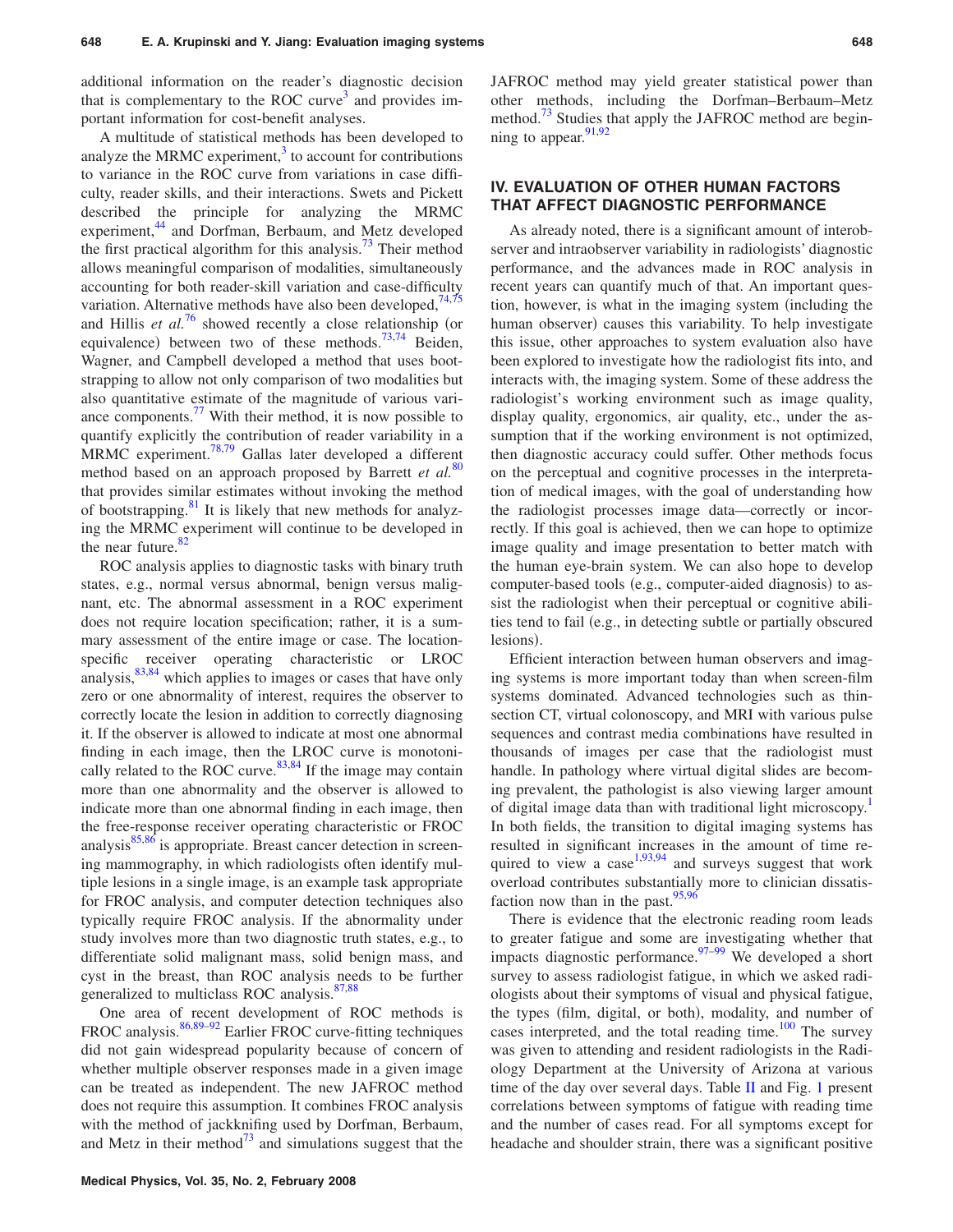| Symptoms of fatigue | Correlation with reading time | Correlation with the number of cases read |
|---------------------|-------------------------------|-------------------------------------------|
| Blurred vision      | $R=0.344$ $p=0.0113$          | $R=0.422 p=0.0015$                        |
| Eyestrain           | $R=0.429$ $p=0.0012$          | $R=0.475$ $p=0.0003$                      |
| Difficulty focusing | $R=0.384$ $p=0.0042$          | $R=0.446$ $p=0.0007$                      |
| Headache            | $R=0.235$ $p=0.0899$          | $R=0.432 p=0.0011$                        |
| Neck strain         | $R=0.384$ $p=0.0042$          | $R=0.549$ $p < 0.0001$                    |
| Shoulder strain     | $R=0.250$ $p=0.0711$          | $R=0.469$ $p=0.0003$                      |
| Back strain         | $R=0.304$ $p=0.0265$          | $R=0.424$ $p=0.0014$                      |
| General fatigue     | $R=0.471$ $p=0.0003$          | $R=0.642 p < 0.0001$                      |

TABLE II. Correlation between subjective fatigue, and reading time and the number of cases read.

correlation between the reported symptoms of fatigue and reading time, and for all symptoms there was significant positive correlation between the reported symptoms of fatigue and the number of cases read. This suggests that in the future development of display systems (i.e., computer workstations) for routine clinical use, attention needs to be directed to the comfort and physical wellbeing of the radiologist.

Measuring the time it takes for a radiologist to render a diagnostic decision using an imaging system is also an important evaluation tool. In today's high-volume reading environment, it is particularly important to investigate how imaging systems can be optimized to reduce interpretation time. For example, CADe tools are being integrated rapidly into a number of digital imaging modalities with the dual goals of improving diagnostic accuracy and decreasing interpretation time. Halligan *et al.* investigated the latter goal by comparing CADe versus no CADe for CT colonography and found that interpretation time decreased significantly with CADe  $(2.9)$ min versus 1.9 min).<sup>101</sup> Similarly, temporal subtraction  $(13.6$ s per case without subtraction versus 10.8 s with subtraction) $102$  and stack mode presentation of multi-slice image data 75 s per case for tile mode versus 63 s for stack mode)<sup>103</sup> significantly reduce interpretation time.

Viewing time can be measured simply with a stopwatch<sup>104</sup> or sophisticatedly with computer auditing tools that automatically record every interaction between the radiologist and a workstation.<sup>105,106</sup> Another sophisticated evaluation method is eye-position recording (see Fig. 2). $4,27,107$  Eyetracking studies have been used to gain basic understanding



FIG. 1. Average survey ratings of the symptom of "blurred vision" as a function of the types of images (film only, digital only, and both film and digital) read in a single day.

of the visual search and decision-making process<sup>108–112</sup> and also for system evaluation.<sup>113</sup> Although typically done in dedicated image-perception laboratories, eye-tracking studies are useful in general to understand how an imaging system affects interpretation efficiency and the decision-making process. Whereas ROC analysis assesses the final decision, eyetracking studies provide information on how the observer







FIG. 2. (a) Example of a typical eye-position pattern generated by an experienced radiologist. The small circles represent fixations or where the highresolution portion of the gaze lands and the lines represent the order in which they were generated. The task was to search for lung nodules. In this case there is a nodule in the lower left lung. The radiologist stopped searching the image once a fixation landed here and he correctly reported the nodule as present. (b) Example of a typical eye-position pattern generated by an experienced pathologist. The small circles represent fixations or where the high-resolution portion of the gaze lands and the lines represent the order in which they were generated. The task was to select the three areas the observer would want to magnify to view diagnostic tissue at a higher resolution.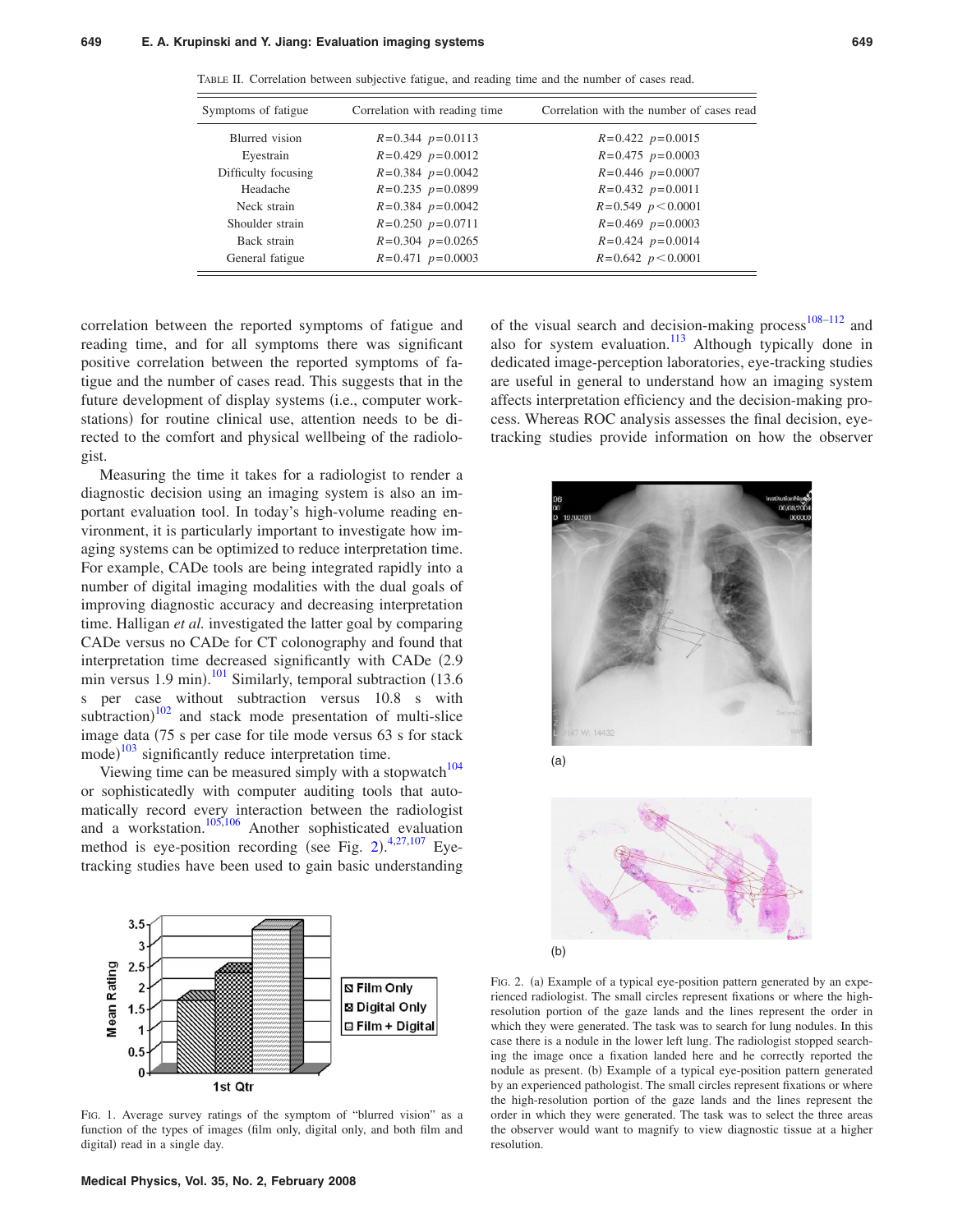reaches that decision. A major assumption behind eyetracking studies is that the amount of time spent looking at features in the image reflects information processing, object encoding, and recognition. By correlating eye-position parameters such as dwell time, number of returns to a location, and saccade length (i.e., hops between fixations) with various true positive, false positive, true negative, and false negative) decisions, it is possible to draw conclusions about perceptual and cognitive processes that are the foundation of image interpretation.

For example, Krupinski *et al.* carried out a series of studies on the influence of various properties of digital image display on visual search and decision-making efficiency. Three basic parameters characterize visual search efficiency: total viewing time, time to first fixation on a lesion of interest with high-resolution foveal vision, and cumulative time spent on the lesion that can be correlated with a decision. Total viewing time is the time the observer spends looking at the image. Time to first fixation on a lesion refers to the time it takes for the observer to come to the first fixation on a lesion of interest. Cumulative time (also referred to as cumulative decision dwell time) for true positives and false negatives is calculated by defining a region of useful visual field (i.e., the extent of high resolution vision; typically  $2.5^\circ$  radius) centered on the lesion and summing the time associated with all fixations within this region of useful visual field. If the observer task involves explicit localization, then falsepositive cumulative decision dwell time can be calculated also in this fashion with the region of useful visual field centered on the image location identified by the observer. True-negative decision dwell time is calculated from image regions that are lesion free but receive fixation clusters.<sup>114</sup>

Higher display luminance, $115$  calibration with the Digital Imaging and Communications in Medicine (DICOM) Grayscale Display Function standard,<sup>116</sup> high-performance monochrome rather than color display, $117$  and 11-bit rather than 8-bit display<sup>118</sup> all result in higher search efficiency and improved diagnostic accuracy. Even the graphical user interface (GUI) and the way in which images and tool bars are positioned on the display can affect search efficiency. A study of softcopy reading of bone images showed that radiologists spent 20*%* of their interpretation time looking at nondiagnostic menus and tool bars. $\frac{119}{119}$  Understanding how the GUI affects users accessing information is useful for both GUI designers and radiologists. $100$ 

ROC, workflow, and eye-tracking studies require large amounts of time and resources whether it is a small-scale laboratory study or a large-scale clinical trial. Getting enough images with known "gold-standard" diagnostic truths and enough observers to attain sufficient statistical power can be daunting. This is particularly true when multiple conditions need to be studied because the conditions that most likely impact observer performance are difficult to predict *a priori*. For example, as images become larger and numbers of images increase, image compression may become a necessity rather than option.<sup>120</sup> But one size does not fit all—e.g., the image-compression ratio that works for CT abdomen may not work for CT chest. As already noted, an alternative

to the ROC study that is gaining popularity for system evaluation tasks such as determining the appropriate level of image compression is the concept of the visually lossless threshold. $53-58$ 

A useful approach to system evaluation that does not require human observers is modeling.  $6,121,122$  There are a number of models of human vision that predict human detection performance and those based on the concept of JNDs appear to simulate human performance closely.<sup>122,123</sup> The idea is to input a pair of images (e.g., one displayed on a LCD and one on a CRT) into the model which yields a JND map of the magnitude and spatial location of visible differences between the images. Various stages of the model simulate everything from the optics of the eye to a phase-independent energy response that mimics the transformation that occurs in the mammalian visual cortex from a linear response of simple cells to an energy response of complex cells. $107$  These models often correlate well with human performance and have been used to evaluate imaging system components such as phosphor for CRT display,<sup>124</sup> image window/level over an entire image versus over a small region covering a lesion,<sup>1</sup> the effect of display veiling glare on performance,  $126$  and reconstruction algorithms for parallel MRI with multiple coils and  $k$ -space subsampling.<sup>122</sup> However, it is often necessary to carry out at least limited human observer studies with qualified observers and appropriate images to validate model predictions. While promising and interesting, to date this approach has had only limited success in but a few simple clinically applicable scenarios.

### **V. CHALLENGES AND OPPORTUNITIES**

In performing ROC analysis today, researchers face the challenge of rapid development of new methodologies that are not always accompanied by publicly available, reliable, and easy to use computer software. Three groups—the University of Chicago, the University of Iowa, and the University of Pittsburgh—consistently post updated software. $45-47$ Many other computer programs are either out-of-date, difficult to use, or not reliable. For researchers to take advantage of advanced ROC methodologies, software tools need to be updated, tested, and made available on a regular basis. A particular need is computer software for statistical power analysis of ROC studies. Only the University of Chicago and the University of Iowa provide software for power calculation and sample-size analysis, with examples from the literature.<sup>45,46</sup> There are other useful guidelines and tables in the literature, which do not have accompanying computer programs. 127–130

Another challenge is between laboratory evaluation studies, clinical trials, and translation to clinical use. Laboratory studies commonly use a larger proportion of abnormal cases (typically about half of all cases  $(131,132)$  than in clinical practice to maximize statistical power; therefore, disease prevalence often does not accurately reflect clinical reality. Disease prevalence alters observers' expectations and could affect their threshold for calling a suspicious feature a lesion. Evidence suggests that disease prevalence can also affect ob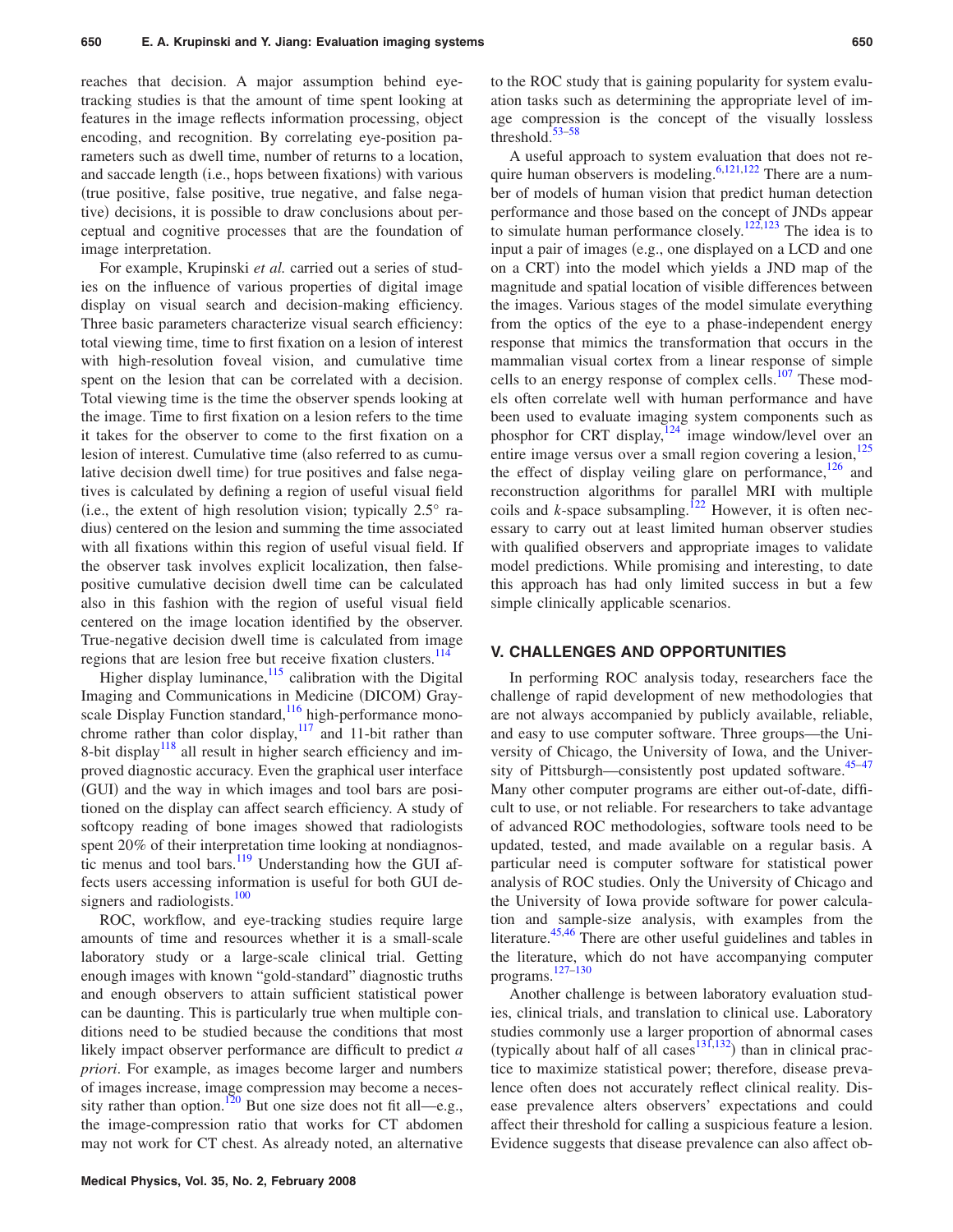servers' confidence ratings. Gur *et al.* studied five prevalence levels of abnormalities in chest images (nodules, interstitial disease, and pneumothorax) and found that confidence ratings tend to be higher with low disease prevalence.<sup>133</sup> Does the change in disease prevalence affect radiologists' diagnosis performance? Are radiologists able to detect more or fewer breast cancers at altered cancer prevalence? The studies of Gur *et al.* indicate that observer performance is not affected by change in disease prevalence. $133$  However, after accounting for differences in disease prevalence do radiologists also operate at the same operating point as they do in clinical practice? Do they overcall or undercall in laboratory tests? How is performance affected by the conscious knowledge of laboratory tests not affecting patient care and the apparent similarity of laboratory tests to competitive-test environment rather than to clinical practice? ROC experiments generally study one abnormality at a time, but multiple diagnostic findings are common in clinical practice. Limiting the study to a single abnormality does not represent clinical reality accurately, and more importantly ignores the phenomenon of satisfaction of search, in which the detection of one abnormality precludes the detection of additional abnormalities.<sup>134–136</sup> Most laboratory studies also do not include clinical history, previous image, and data such as clinical laboratory report. Studies show that clinical history can improve diagnostic accuracy,  $137$  therefore withholding clinical history likely causes underestimation of diagnostic performance.

Opportunities abound. New technologies, such as breast CT, virtual colonography, molecular imaging, optical imaging, and radionuclide imaging, that push the boundary of our understanding of the biological processes underlying human health and disease are being explored. $\delta$  Image reconstruction and analysis, computer-aided detection and diagnosis, multimodality comparison and integration, and a host of other software tools are needed to help clinicians make sense of the image data and render the best diagnostic decision. Characterization of the impact of these new technologies and tools on the daily clinical routine, e.g., human-computer interface, ergonomics, and impact on decision-making, is a fast growing area of evaluation. Clinical radiology and other specialties have only begun adopting these methods and technologies—not as pieces of hardware or software, but as integrated systems that include the human observer in a complex environment. As the digital reading environment becomes more complex, and as physical and psychological problems such as carpal-tunnel syndrome<sup>138</sup> and visual and physical fatigue begin to emerge, $100,139$  we need to evaluate imaging systems not only with respect to diagnostic accuracy, but also toward the totality of perceptual, cognitive, and environmental factors that contribute to the diagnostic decision-making process.

### **VI. HOW WELL DO LABORATORY STUDIES PREDICT CLINICAL PERFORMANCE?**

We began this review by citing the six tiers of diagnostic efficacy of Fryback and Thornbury as a guiding principle for system evaluation. $9,10$  Implicit in this principle is the possibility that efficacy at a lower-tier level does not necessarily imply efficacy at a higher level. This is an unfortunate possibility that researchers must confront as new imaging systems are developed. In the following we discuss some aspects of the relationship between laboratory studies and clinical performance.

#### **VI.A. Laboratory tests, field tests, and mortality trials**

To put system evaluation into the framework of Fryback and Thornbury's six tiers of diagnostic efficacy, $\frac{9}{3}$  it is necessary to distinguish laboratory tests, field tests, and mortality trials. We call the typical laboratory observer study<sup>3,59</sup> as "lab test" because these experiments involve cases with known diagnostic "truth" and experiment in the laboratory with clinical radiologists. The objective of the laboratory test is to measure or compare clinical diagnostic capability of imaging technologies for a specified diagnostic task, but it is done in the laboratory with retrospective reading of cases by observers who are aware that their image interpretation does not impact patient care. Clearly there are differences between laboratory test and clinical use of an imaging technology—we have already raised some questions that concern whether specific lab-test results accurately correlate with benchmark performance in clinical practice.

Field tests are evaluations of imaging technology in the clinical setting. Field tests are often done when a new imaging technology is first introduced into clinical practice or, at a later time, to reassess the efficacy of an imaging technology. Cancer detection rate and some form of the falsepositive rate are common end points in cancer-related imaging trials.140–142 Common end points of breast cancer screening trials are cancer detection rate—the number of cancers diagnosed per 1000 women screened—and recall rate—the proportion of women in screening recalled for diagnostic imaging study. These end points are readily measurable. Although sensitivity (the fraction of patients with cancer correctly diagnosed) and specificity (the fraction of patients without cancer correctly diagnosed) are more informative, they require complete ascertainment of whether cancer is present in every patient, which is an extremely difficult task. The randomized controlled trial is a cornerstone of medical field tests, particularly for drug and interventional procedures. However, because imaging a patient with one modality usually does not preclude imaging the patient again with another modality, imaging trials can be designed differently from, and more efficiently than, the standard randomized controlled trials. There are two common designs for imaging trials. In the first, each patient is imaged with two imaging modalities and comparison is made in the same patient cohort. Each patient serves as his or her own control. For example, in the Digital Mammographic Imaging Screening Trial both screen-film and full-field digital mammograms were obtained in each patient and the diagnostic performance of radiologists reading the two mammograms was compared.143,144 In Freer and Ulissey's study of CADe, they first read each case without the computer aid and then, after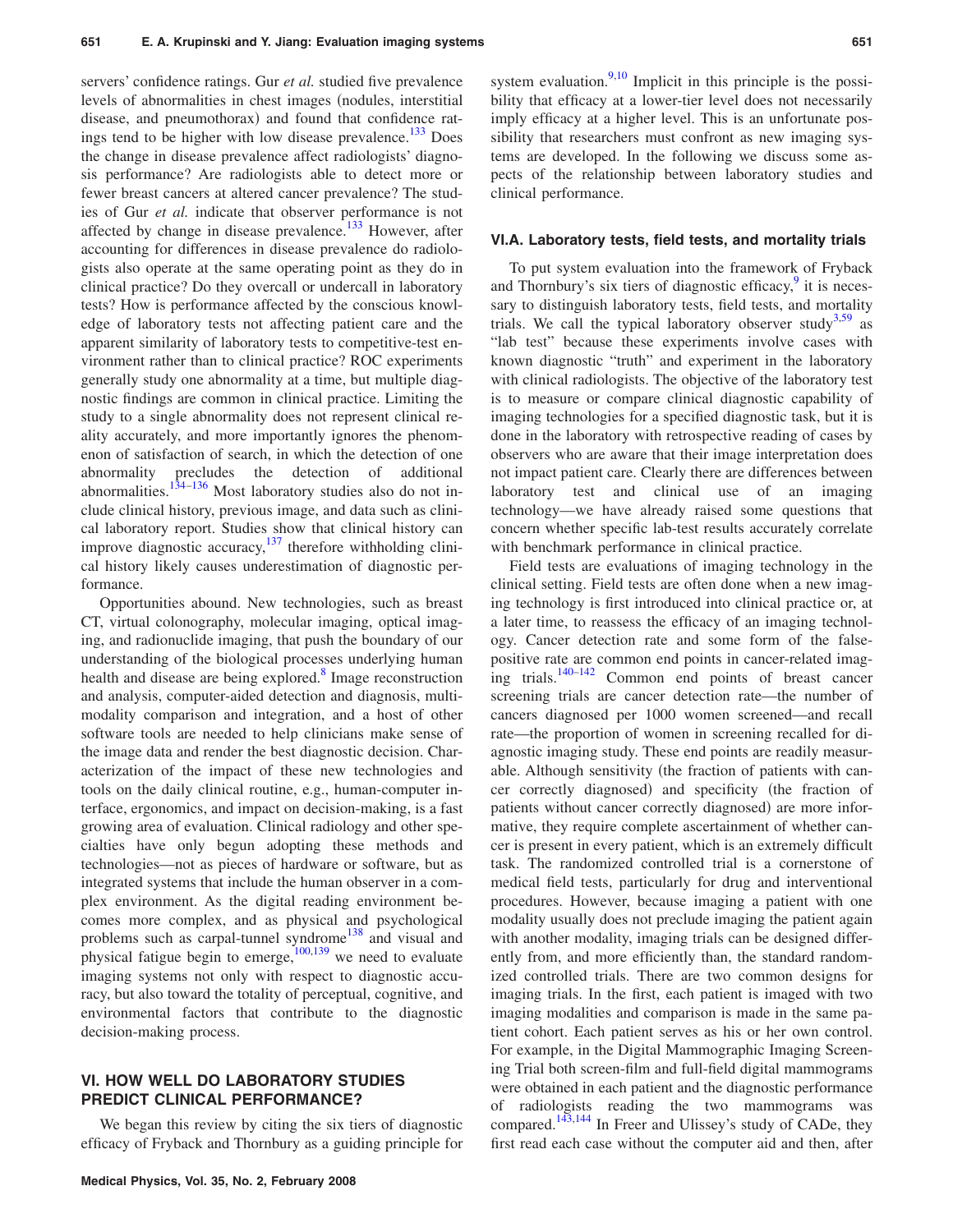recording the film-only finding, read the case again with the computer aid. They then compared the film-only findings with the CADe-findings. $141$  We call this type of imaging trial the "head-to-head" comparison.

In the second type of imaging trial, two imaging technologies are compared in different patient cohorts—typically the performance of a new imaging technology in a current patient cohort is compared with the performance of a standard imaging technology in a previous cohort study. The previous cohort serves as control of the current cohort. For example, to compare CADe with reading mammograms without computer aid, Gur *et al.* compared screening mammography performance before (January 1, 2000–June 30, 2001) and after (October 1, 2001–December 31, 2002) the installation of a CADe device at their institution.<sup>142</sup> We call this type of imaging trial the "historical-control" study. Both types of trials have advantages, disadvantages, and potential biases. In a head-to-head CADe trial, the performance measurement of the first read can be potentially biased because the radiologist could be either less vigilant than usual and rely on the additional second read to catch more cancer, or more vigilant than usual if the radiologist try to "beat" the computer. On the other hand, in a historical-control trial, one cannot distinguish the effects of differences in imaging technologies from the effects of longitudinal changes in disease prevalence, radiologists' performance, etc. A head-to-head comparison is statistically more powerful than a historical-control study because in a head-to-head comparison statistical variations tend to be matched, to some degree, in the two modalities, making it easier to observe their differences; whereas in a historicalcontrol study statistical variations are independent in the two arms, making it difficult to observe difference between two modalities.

Mortality trials compare the number of deaths from a particular disease in a patient cohort that participates in an imaging study (trial group) with the number of deaths in another cohort that does not participate in the imaging study (control group). The objective is to answer the question: does the imaging technology save lives? $145-152$  Mortality trials are highly important and perhaps the most important for the individual patient because cancer detection does not always cause a reduction in cancer mortality. For example, detection of late-stage, advanced cancer may not reduce cancer mortality, but detection of small, early-stage cancer often does. However, mortality trials by necessity are almost always randomized controlled trials that require extremely large number of patients, decades of follow-up, huge demand on resources, and raise potentially difficult ethical questions of assigning individuals to the control group when the prevailing assumption is that screening benefits them. For these reasons, field tests—not mortality trials—are often more appropriate to evaluate new imaging technologies.

#### **VI.B. Higher ROC curves and increased cancer detection rate: Some idealized considerations**

Does the lab-test result of higher ROC curves necessarily predict greater cancer detection rate in field tests? To answer this question, let us consider three highly idealized scenarios. First, let us consider a hypothetical new imaging technology that is as capable as the standard-of-care imaging technology at detecting cancer of every type. In this situation, laboratory tests will likely find the two technologies share similar ROC curves and field tests will likely find the technologies have similar cancer detection rates (though because of statistical sampling variations, some studies may find the new technology with higher cancer detection rate, others vice versa, and still others fail to find differences—the overall conclusion is, therefore, that the technologies are similar).

Let us consider another hypothetical new imaging technology that is able to detect cancer of every type that the standard-of-care imaging technology can detect, but the new technology detects the cancer earlier—when the cancer is smaller and less conspicuous. In this situation, if cases that show an advantage of the new technology are studied, laboratory tests will likely find the new technology to be associated with higher ROC curves when it is compared with the current technology. Will the cancer detection rate increase in field tests? Because the new technology detects cancer earlier, more cancers will be detected when the new technology is first put into clinical service. However, as time goes on, the increase in cancer detection rate cannot be sustained because after the new technology detects more cancers early on, fewer cancers will be there waiting to be detected in subsequent screening rounds (barring unrelated opportune increase in the underlying incidence of cancer). Over time, a steady state will commence in which the cancer detection rate of the new technology will approximately equal that of the current technology in comparable patient cohorts, but the new technology detects more small and early cancers than the current technology.<sup>153</sup> Therefore, an initial transient period of increased cancer detection rate may appear when the new technology is introduced clinically—only to disappear later. Even the possibility of a transient increase in the cancer detection rate will be uncertain because it will be affected by many factors such as the new technology being adopted at different times and at a different pace by different clinical groups, the learning curve of the new technology may vary for individual radiologists, and patient demographics (such as willingness to participate in screening<sup>154</sup>) may change over time. However, regardless of whether an increase in cancer detection rate occurs and even though in the long term sustained increase in cancer detection rate is not expected, a new imaging technology that detects cancer earlier should lead to a reduction in cancer mortality if cancer size at detection correlates with cancer mortality.<sup>155</sup>

Let us consider a third hypothetical new imaging technology that detects new types of cancer that the standard-of-care imaging technology is unable to detect. In this situation, if the new cancer types are studied, laboratory tests likely will find the new technology to be associated with higher ROC curves when it is compared with the current technology. Sustained increase in cancer detection rate may also occur if the new cancer types count toward the cancer detection rate. However, whether the increased cancer detection is justified or desirable will depend on whether detection of the new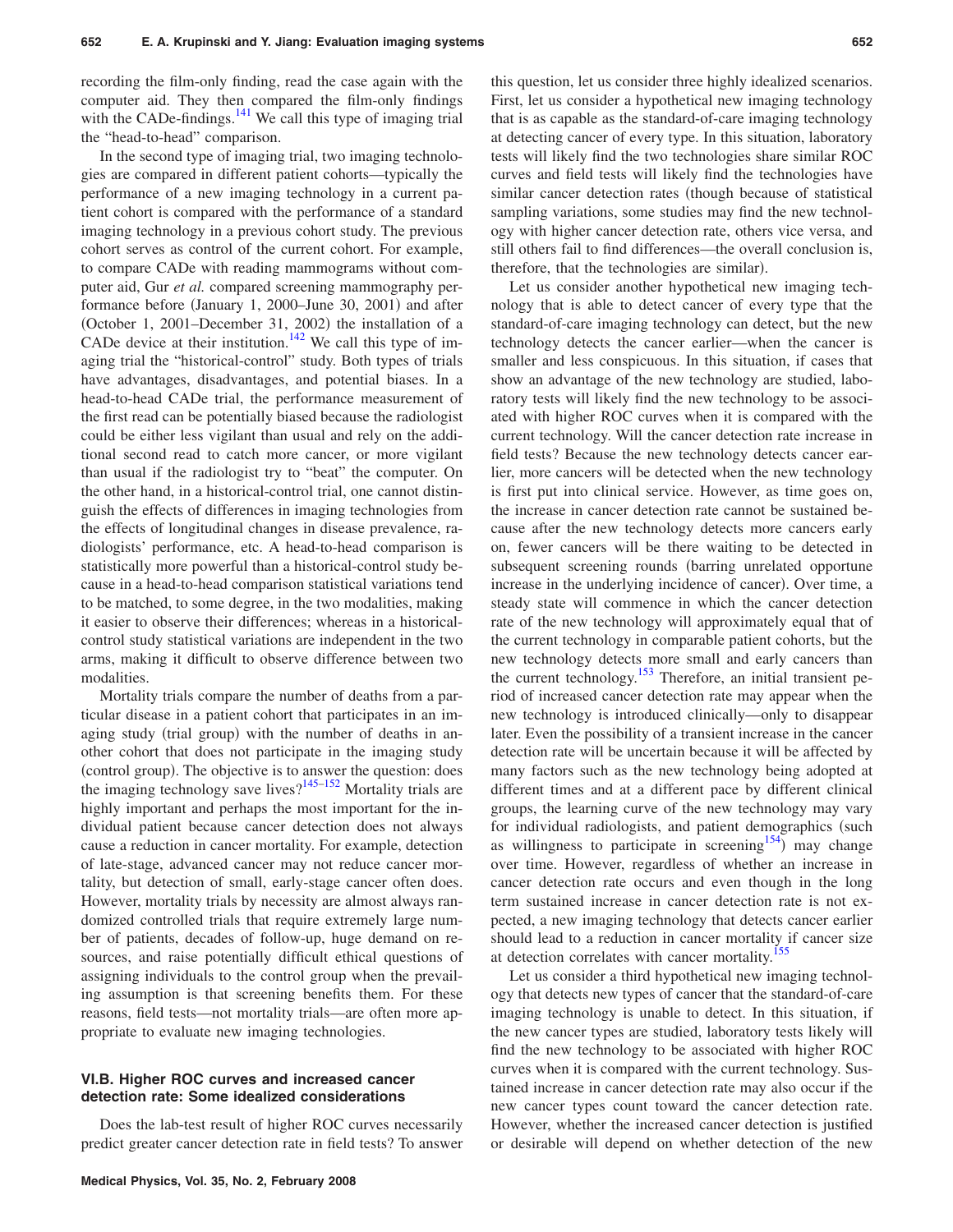types of cancer reduces cancer mortality. If an imaging technology detected interval breast cancers—fast-growing cancer that becomes clinically evident between successive mammogram screening rounds—then a mortality benefit would be likely if the cancer were detected early enough to be arrested before it causes death. However, if a new imaging technology detected indolent cancers—slow-growing cancer that patients die with rather than die from—then mortality reduction would not be likely. We have seen persistent controversies in screening mammography<sup>156–159</sup> (and lung<sup>147,148</sup> and prostate cancer screening) regarding whether the rise in the number of cancers detected from screening corresponds to the detection of cancers that kill or cancers that are indolent. A related current debate concerns the increased detection of *in situ* cancers of the breast from screening mammography and possibly enhanced with CADe.<sup>70,160</sup> The natural history of each type of cancer will ultimately decide whether the detection of new cancer types should count toward cancer detection rate and whether the resulting increase in cancer detection rate is justified. These issues are also known as overdiagnosis, such as the detection of indolent cancers, and lead-time bias, which refers to credit inappropriately attributed to a screening method that detects cancer early but does not reduce cancer mortality because detection of the particular cancers early has no effect on the cancers' impact on mortality.)

These highly idealized considerations suggest that whether higher ROC curves in laboratory tests indicate higher cancer detection rate in field tests and/or reduced mortality depends on the types and natural history of cancer detected with a candidate imaging technology—and many other important factors. It is possible for a single new imaging technology to embody all three of these scenarios detecting some types of cancer earlier than the current technology and detecting some new types of cancer that the current technology is not able to detect, but detecting other types of cancer as well as—or not as well as—the current technology. In this more complex situation, whether there is a connection between higher ROC curves in laboratory tests and higher cancer detection rate in field tests will depend on the relative weighting of the individual effects of different types of cancer—and will be associated with greater uncertainty.

#### **VI.C. Some practical considerations**

In our discussion so far of cancer detection rates, we have carefully avoided discussing "observing" an increase in the cancer detection rate in field tests because observing an actual increase in the cancer detection rate adds yet another layer of complexity to this already complex subject. Cancer is a rare event in many screening situations.<sup>161</sup> For every 1000 asymptomatic and average-risk women screened for breast cancer in the United States only about five breast cancers are detected by any method. $162,163$  The measurement of a 0.5*%* cancer detection rate is associated, unavoidably, with large statistical uncertainty. Another important contributor of statistical uncertainty is inter-radiologist variability:<sup>164,165</sup> each individual radiologist may operate at different cancerdetection rates. Although measuring the combined cancer detection rate of a group of radiologists is statistically more reliable, statistical and inter-radiologist variability will still affect the cancer detection rate. Based on data from over two million screening mammograms read by 510 radiologists in seven U.S. regions from 1996 to 2002 (part of the Breast Cancer Surveillance Consortium<sup>163</sup>), Jiang et al. estimated that if a hypothetical new technology consistently allows each radiologist to detect one additional cancer per 1000 screening examinations compared with screening mammography (which operates at 77% sensitivity or detecting 3.94 cancers per 1000 screening examinations<sup>162</sup> $)$ —a very large, 25*%*, increase in the cancer detection rate—then the minimum required size of a field test to attain 80*%* statistical power to detect higher cancer detection rate is 25 radiologists each reading at least 8000 cases (200 000 patients), or 91 radiologists each reading 1000–2000 cases 91 000–182 000 patients). These are very large trials, and a larger sample of radiologists can afford a trial a smaller patient cohort indicating the strong effect of inter-radiologist variability. Smaller trials suffer from the risk that one could observe lower cancer detection rate than the standard of care completely opposite to the large postulated increase in the cancer detection rate.<sup>162</sup>

This discussion focuses on statistical power and the effect of inter-reader variability. There are many other practical issues impacting the results of trials that we have not discussed. For example, a small amount of data contamination—wherein the interpretation result of one modality is incorrectly attributed to the competing modality often cannot be avoided completely. In another example, there are numerous sources of potential biases in statistical analysis, one of which is potential bias in the diagnostic truths. For example, the ascertainment of diagnostic truths often cannot be separated completely from the current imaging technology. If a new imaging technology makes it possible to detect smaller cancers earlier than the current technology, then a historical-control comparison of the sensitivity of this new technology with that of the current technology can be biased because the small cancers are counted in the sensitivity of the new technology but not counted in the sensitivity of the current technology as they are not detected, and therefore not known, in the current-technology arm. These and many other factors make it difficult to ascertain the true effects in a trial.

The lack of a clear link between higher ROC curves in laboratory tests and better cancer detection performance in field tests<sup>166,167</sup> presents substantial challenges—to the medical imaging community, the broader medical community, public policy stakeholders, the insurance industry, and the general public. Any reasonable person would expect that a better technology proven in the laboratory will also perform better in the clinic; yet there are many reasons that this expectation may not bear out. We cannot ignore the possibility of not being able to ascertain consistently the superiority of better imaging technologies in clinical settings unless we resort to extremely large trials.<sup>29,162</sup> Computer-aided detection of breast cancer in screening mammograms is an example.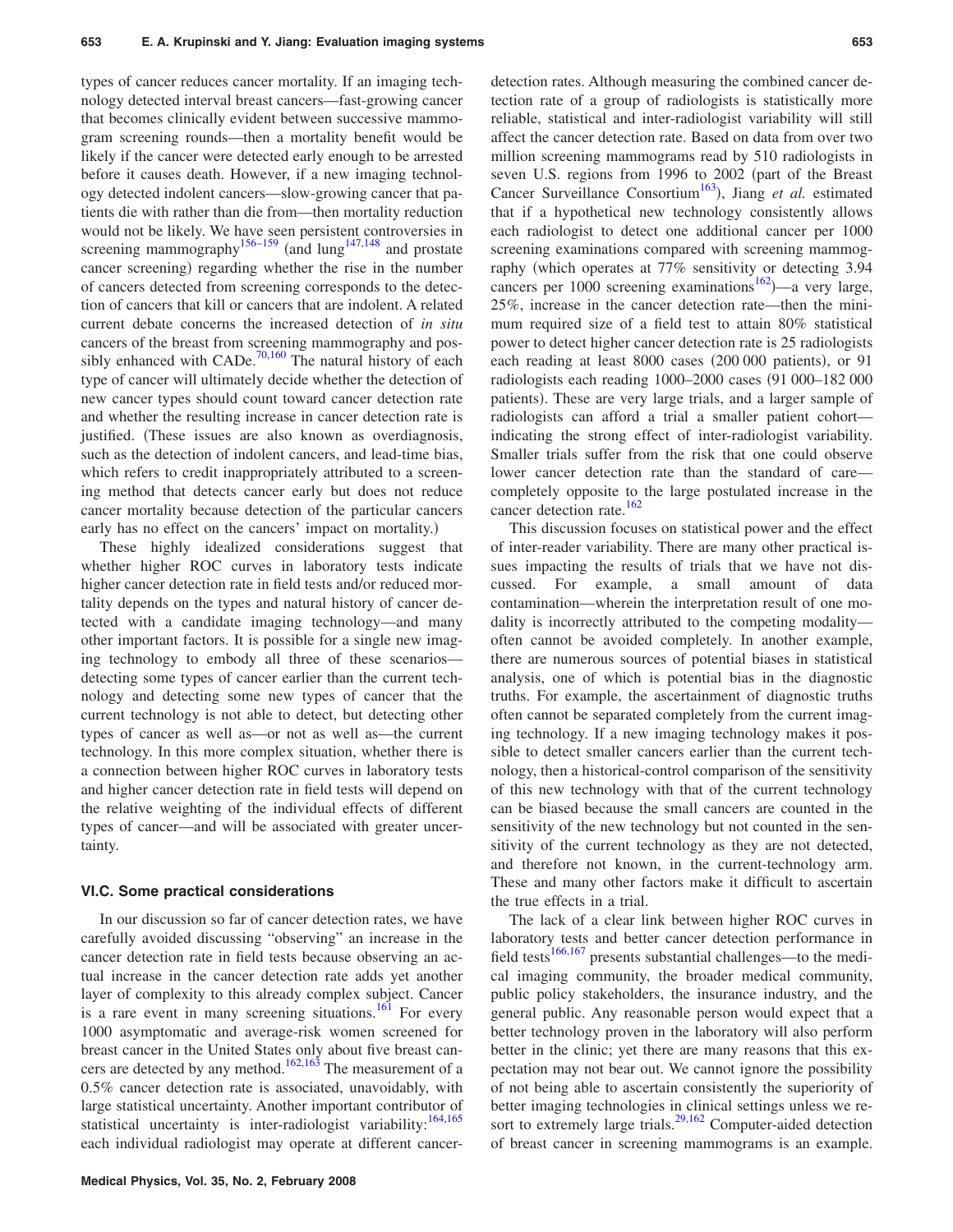After years of development, laboratory studies showed that radiologists operate on higher ROC curves when they are assisted by the computer compared with reading mammogram alone.131,132,168–173 There is also a body of literature that shows the potential benefit of CADe in screening mammography<sup>174–183</sup> and of similar computer aids in other diagnostic tasks.<sup>60,72,184–189</sup> After CADe devices are introduced clinically, head-to-head comparisons and one historical-control study of CADe versus radiologists' reading mammogram alone found CADe associated with increased cancer detection and increased recall rate.<sup>141,190-196</sup> However, the two by far largest field tests—both historical-control studies—found little or no increase in cancer detection from CADe.<sup>70,142,197</sup> Although these two large studies lacked the statistical power needed to detect an increase in the cancer detection rate if it were as large as Jiang *et al.* postulated in their study,  $\frac{162}{2}$  conclusions were nonetheless drawn suggesting that computer-aided detection is not associated with improved detection of breast cancer.<sup>70</sup> These contradictory results from laboratory tests, head-to-head field tests, and larger historical-control field tests remain the subject of current interest and debate.<sup>160,198,199</sup> Although this debate focuses on the important question of whether computer-aided detection improves cancer detection, our inability to find a clear answer to this question may unfortunately influence the development and use of this new technology more than the truth itself.

Perhaps one reason for this disconnect between laboratory tests and field tests is that the sophisticated statistical methodologies<sup>3</sup> developed for ROC experiments are not used in field tests, which rely on less powerful statistical methods. Therefore, a possibility for bridging laboratory tests and field tests is to bring ROC methodology into field tests. If, during clinical image interpretation, the radiologist could provide ROC-type data as in laboratory MRMC experiment diagnostic confidence ratings in addition to binary actiontype decisions (e.g., recall versus routine screening) —then a ROC curve can be constructed subsequently when the truth status of the cases becomes available through follow-up. In this way, ROC analysis will become available to field studies. There are some early examples of this kind of study.<sup>70,144</sup> However, aside from a host of methodological issues that must be addressed, it is likely that one must overcome a cultural barrier in clinical radiology where binary action-type decisions are the mainstay. Clinical radiologists need to be convinced that quantitative diagnostic assessments provide richer diagnostic information that allows for the estimation of ROC curves, which in turn can provide valuable feedback to them to improve diagnostic performance. There are many methodological challenges. For example, radiologists are now accustomed to the BI-RADS final assessment categories<sup>68</sup> and these scales have been used as a basis for ROC analysis. $69,70$  However, fundamental questions can be raised concerning the BI-RADS categories because they do not provide an ordinal scale—a fundamental assumption in ROC analysis. BI-RADS rating 2 (benign abnormality) does not imply greater suspicion of cancer than BI-RADS rating 1 (no abnormality) and BI-RADS rating 0 (incomplete study)

does not imply less suspicion than any other BI-RADS ratings. BI-RADS ratings 3, 4, and 5 are not intended for screening studies. $200$  For radiologists who use only ratings 0, 1, and 2, the scale reduces to three points and produces only two points in the interior of the ROC plot. Other radiologists who use the entire 6-point scale in effect use a difference rating scale, which raises questions for combining the rating data with those from radiologists who use the 3-point scale.

Currently, MRMC analysis is applied most often to experiments in which every patient is imaged in every modality and every reader reads every case in every modality. This design provides the greatest statistical power.<sup>3</sup> However, in principle, $44,201$  MRMC analysis can be applied to multiplereader multiple-case data in which each patient is imaged only once in a single modality and each case is read only once by a single reader—or any variant of that situation, e.g., some or all patients are imaged in more than one modality; some or all readers read cases in more than one modality; some or all cases are read several times by one reader or by several readers; etc. This more general view of the MRMC paradigm is applicable to ROC analysis in clinical practice, where it is probably not possible to obtain MRMC data as in conventional laboratory studies where every reader reads every case in every modality. However, fundamental modifications of current MRMC-analysis methods<sup>73–75,77,81</sup> must be made first—the feasibility of which is not entirely clear at this time—before such MRMC analysis of clinical data becomes possible.

#### **VII. SUMMARY**

Clearly, system evaluation is a multifaceted process that can be approached from a variety of perspectives. However, there has been a considerable amount of methodological development and innovation to carry out statistical analysis in the evaluation of medical imaging systems. Progress in system evaluation has paralleled progress in technological system developments and both will continue to be developed and refined. Through continuing medical imaging system development and system evaluation, diagnostic accuracy by both humans and computers will continue to improve and positively impact patient care.

#### **ACKNOWLEDGMENTS**

We are deeply grateful to Dr. Charles E. Metz, Dr. Robert M. Nishikawa, and Dr. Diana L. Miglioretti for many invaluable discussions in the preparation of this article. Y.J. is supported in part by the NCI/NIH through Grant No. R01 CA92361. E.K. is supported in part by the NIH/NIBIB through Grant Nos. R01 EB004987 and R01 EB008055.

a)Author to whom correspondence should be addressed. Present address: Department of Radiology, P.O. Box 245067, University of Arizona, Tucson, AZ 85724. Telephone: 520-626-4498; Fax: 520-626-4376. Electronic mail: krupinski@radiology.arizona.edu

<sup>&</sup>lt;sup>1</sup>R. S. Weinstein et al., "An array microscope for ultrarapid virtual slide processing and telepathology. Design, fabrication, and validation study,' [Hum. Pathol.](http://dx.doi.org/10.1016/j.humpath.2004.09.002) **35**, 1303–1314 (2004).

<sup>&</sup>lt;sup>2</sup>E. Krupinski, M. Nypaver, R. Poropatich, D. Ellis, R. Safwat, and H. Sapci, "Clinical applications in telemedicine/telehealth," Telemed. J. **8**,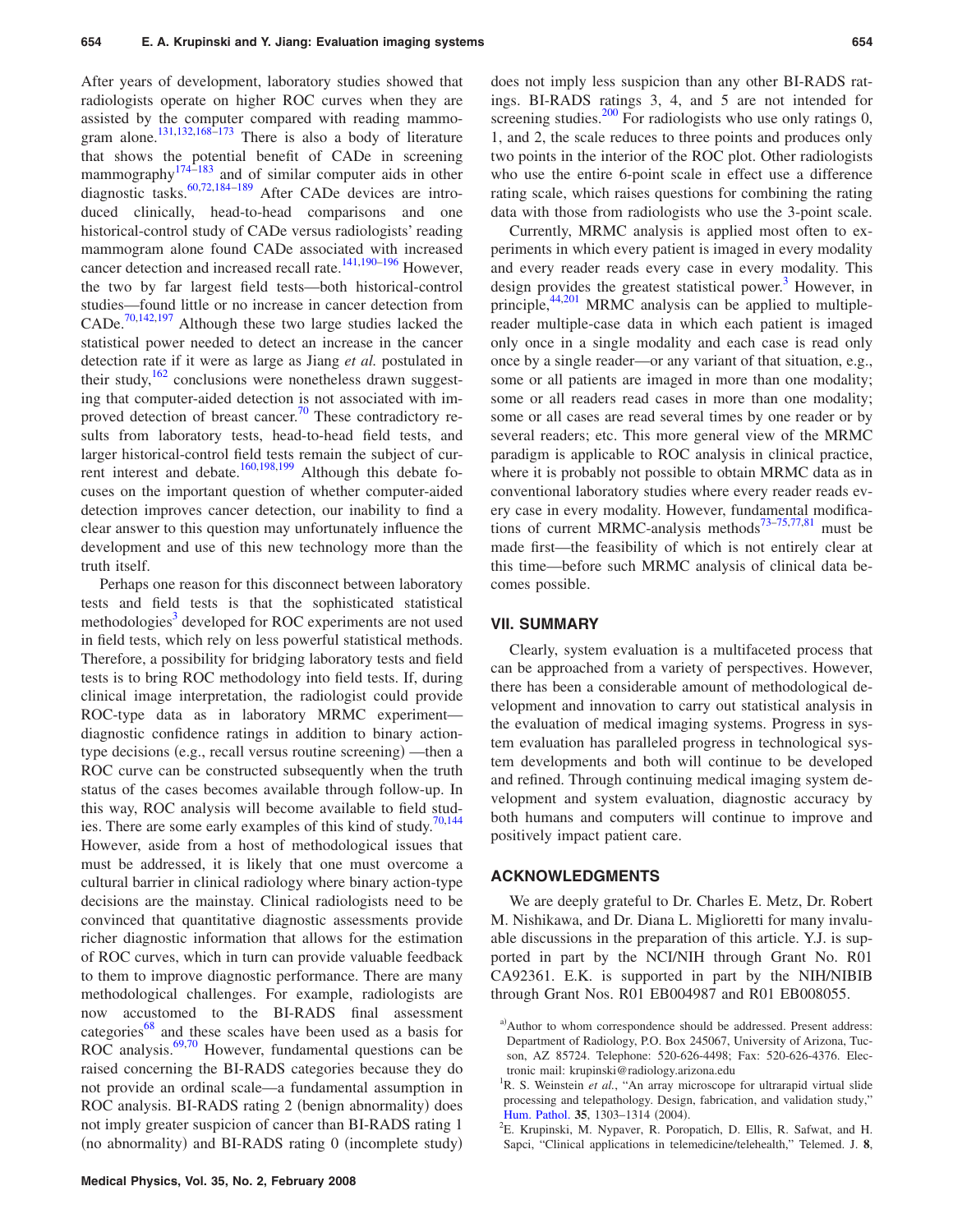$13-34$  (2002).<br> $3_{\text{B}}$  E Wesner

 ${}^{3}R$ . F. Wagner, C. E. Metz, and G. Campbell, "Assessment of medical imaging systems and computer aids: A tutorial review," Acad. Radiol. **14**,  $723-748$  (2007).

<sup>4</sup>D. J. Manning, A. Gale, and E. A. Krupinski, "Perception research in medical imaging," Br. J. Radiol. **78**, 683–685 (2005).

- E. A. Krupinski, S. Dimmick, J. Grigsby, G. Mogel, D. Puskin, S. Speedie, B. Stamm, B. Wakefield, J. Whited, P. Whitten, and P. Yellowlees, "Research recommendations for the American Telemedicine Association," Telemed. J.  $12, 579-589$  (2006).
- <sup>6</sup>H. H. Barrett and K. J. Myers, *Foundations of Image Science* (Wiley, Hoboken, NJ, 2004).

National Institute of Biomedical Imaging and Bioengineering (NIBIB), http://www.nibib.nih.gov/About/MissionHistory, last checked June 7, 2007.

8 R. L. Ehman, W. R. Hendee, M. J. Welch, N. R. Dunnick, L. B. Bresolin, R. L. Arenson, S. Baum, H. Hricak, and J. H. Thrall, "Blueprint for imaging in biomedical research," Radiology  $244$ ,  $12-27$  (2007).

- $^{9}$ D. G. Fryback and J. R. Thornbury, "The efficacy of diagnostic imaging," Med. Decis. Making 11, 88-94 (1991).
- $^{10}$  J. R. Thornbury, D. G. Fryback, R. A. Goepp, L. B. Lusted, K. I. Marton, B. J. McNeil, C. E. Metz, and M. C. Weinstein, *NCRP Commentary No. 13—An Introduction to Efficacy in Diagnostic Radiology and Nuclear Medicine* (National Council on Radiation Protection and Measurements, Bethesda, MD, 1995).
- <sup>11</sup>J. M. Boone, A. L. Kwan, K. Yang, G. W. Burkett, K. K. Lindfors, and T. R. Nelson, "Computed tomography for imaging the breast," J. Mammary Gland Biol. Neoplasia 11, 103-111 (2006).
- $12$ C. E. Metz, "Receiver operating characteristic analysis: A tool for the quantitative evaluation of observer performance and imaging systems," J. Am. Coll. Radiol. 3, 413-422 (2006).
- <sup>13</sup>C. D. Lehman, J. D. Blume, D. Thickman, D. A. Bluemke, E. Pisano, C. Kuhl, T. B. Julian, N. Hylton, P. Weatherall, M. O'loughlin, S. J. Schnitt, C. Gatsonis, and M. D. Schnall, "Added cancer yield of MRI in screening the contralateral breast of women recently diagnosed with breast cancer: Results from the International Breast Magnetic Resonance Consortium (IBMC) trial," J. Surg. Oncol. 92, 9-15 (2005)
- <sup>14</sup>New York Early Lung Cancer Action Project Investigators, "CT screening for lung cancer: Diagnoses resulting from the New York Early Lung Cancer Action Project," Radiology 243, 239-249 (2007).
- <sup>15</sup>M. Freedman and T. Osicka, "Reader variability: What can we learn from computer-aided detection experiments," J. Am. Coll. Radiol. **3**, 446–455  $(2006)$ .
- ${}^{16}$ K. Doi, "Current status and future potential of computer-aided diagnosis in medical imaging," [Br. J. Radiol.](http://dx.doi.org/10.1259/bjr/82933343) 78, S3-S19 (2005).
- <sup>17</sup>K. Awai, K. Murao, A. Ozawa, Y. Nakayama, T. Nakaura, D. Liu, K. Kawanaka, Y. Funama, S. Mirishita, and Y. Yamashita, "Pulmonary nodules: Estimation of malignancy at thin-section helical CT—Effect of computer-aided diagnosis on performance of radiologists," Radiology **239**, 276–278 (2006).
- <sup>18</sup>Q. Li, F. Li, K. Suzuki, J. Shiraishi, H. Abe, R. Engelmann, Y. Nie, H. MacMahon, and K. Doi, "Computer-aided diagnosis in thoracic CT," Semin. Ultrasound CT MR **26**, 357-363 (2005).
- <sup>19</sup>K. Horsch, M. L. Giger, C. J. Vyborny, L. Lan, E. B. Mendelson, and R. E. Hendrick, "Classification of breast lesions with multimodality computer-aided diagnosis: Observer study results on an independent clini-cal data set," [Radiology](http://dx.doi.org/10.1148/radiol.2401050208) 240, 357-368 (2006).
- <sup>20</sup>H. S. Kim, A. D. Malhotra, P. C. Rowe, J. M. Lee, and A. C. Venbrux, "Embolotherapy for pelvic congestion syndrome: Long-term results," J. Vasc. Interv. Radiol. 17, 289-297 (2006).
- <sup>21</sup>D. A. Mankoff, F. O'Sullivan, W. E. Barlow, and K. A. Krohn, "Molecular imaging research in the outcomes era: Measuring outcomes for individualized cancer therapy," Acad. Radiol. 14, 398-405 (2007).
- $22$ W. Hollingworth and D. E. Spackman, "Emerging methods in economic modeling of imaging costs and outcomes: A short report on discrete event simulation," Acad. Radiol. **14**, 406-410 (2007).
- <sup>23</sup>A. Z. Kielar, R. H. El-Maraghi, and R. C. Carlos, "Health-related quality of life and cost-effectiveness analysis in radiology," Acad. Radiol. **14**, 411-419 (2007).
- $24B$ . J. Hillman, "Health services research of medical imaging: My impressions," Acad. Radiol. 14, 381-384 (2007).

<sup>25</sup>U.S. Department of Health and Human Services Centers for Medicare and

Medicaid Services, http://www.cms.hhs.gov/PhysicianFeeSched/, last accessed June 15, 2007.

- <sup>26</sup>M. Perrone, "MRI, x-ray firms fight Medicare cuts," Associated Press, June 6, 2007.
- $^{27}$ H. L. Kundel, "History of research in medical image perception," J. Am. Coll. Radiol. 3, 402-408 (2006).
- $28$ E. A. Krupinski, "The future of image perception in radiology: Synergy between humans and computers," Acad. Radiol. 10, 1-3 (2003).
- $2^9$ C. C. Birkelo, W. E. Chamberlain, and P. S. Phelps, "Tuberculosis case finding. A comparison of the effectiveness of various roentgenographic and photofluorographic methods," JAMA, J. Am. Med. Assoc. **133**, 359– 366 (1947).
- <sup>30</sup>L. H. Garland, "On the scientific evaluation of diagnostic procedures," Radiology 52, 309-328 (1949).
- <sup>31</sup>R. R. Newell, W. E. Chamberlain, and L. Rigler, "Descriptive classification of pulmonary shadows. Revelation of unreliability in roentgenographic diagnosis of tuberculosis," Am. Rev. Tuberc. 69, 566–584 (1954).
- <sup>32</sup>A. Wald, *Statistical Decision Functions* (Wiley, Inc., New York, 1950). <sup>33</sup>W. W. Peterson, T. L. Birdsall, and W. C. Fox, "The theory of signal
- detectability," [IEEE Trans. Inf. Theory](http://dx.doi.org/10.1109/TIT.1954.1057460) 4, 171-212 (1954).
- <sup>34</sup>W. P. Tanner and J. A. Swets, "A decision-making theory of visual detec-tion," [Psychol. Rev.](http://dx.doi.org/10.1037/h0058700) 61, 401-409 (1954).
- . 35D. M. Green and J. A. Swets, *Signal Detection Theory and Psychophysics* (Krieger, Huntington, NY, 1974).
- <sup>36</sup>J. P. Egan, *Signal Detection Theory and ROC Analysis* (Academic, New York, 1975).
- . 37L. B. Lusted, "Logical analysis in roentgen diagnosis," Radiology **<sup>74</sup>**, 178–193 (1960).
- . 38L. B. Lusted, *Introduction to Medical Decision Making* Charles C. Thomas, Springfield, IL, 1968).
- <sup>39</sup>L. B. Lusted, "Perception of the Roentgen image: Applications of signal detection theory," Radiol. Clin. North Am. **7**, 435–459 (1969).
- . 40L. B. Lusted, "Signal detectability and medical decision making," [Science](http://dx.doi.org/10.1126/science.171.3977.1217) **171**, 1217–1219 (1971).
- <sup>41</sup>B. J. McNeil and S. J. Adelstein, "Determining the value of diagnostic and screening tests," J. Nucl. Med. 17, 439-448 (1976).
- $^{42}$ B. J. McNeil and J. A. Hanley, "Statistical approaches to the analysis of receiver operating characteristic (ROC) curves," Med. Decis. Making 4, 137-150 (1984).
- <sup>43</sup>B. J. McNeil, E. Keeler, and S. J. Adelstein, "Primer on certain elements of medical decision making," J. Nucl. Med. 17, 293 (1976).
- . 44J. A. Swets and R. M. Pickett, *Evaluation of Diagnostic Systems. Methods from Signal Detection Ttheory* (Academic, New York, 1982).
- 45University of Chicago receiver operating characteristic program software downloads, http://xray.bsd.uchicago.edu/krl/KRL\_ROC/ software\_index6.htm, last checked June 20, 2007.
- 46University of Iowa receiver operating characteristic program software downloads, http://perception.radiology.uiowa.edu/, last checked June 20, 2007.
- 47Free-response receiver operating characteristic software downloads, http://www.devchakraborty.com/downloads.html, last checked June 20, 2007.
- <sup>48</sup>H. E. Rockette, W. Li, M. L. Brown, C. A. Britton, J. T. Towers, and D. Gur, "Statistical test to assess rank-order imaging studies," Acad. Radiol. **8**, 24–30 (2001).
- <sup>49</sup>W. F. Good *et al.*, "Observer sensitivity to small differences: a multipoint rank order experiment," AJR Am. J. Roentgenol. **173**, 275-278 (1999).
- <sup>50</sup>C. A. Britton *et al.*, "Subjective quality assessment of computed radiography hand images," J. Digit. Imaging 9, 21-24 (1996).
- . 51J. D. Towers, J. M. Holbert, C. A. Britton, P. Costello, R. Sciulli, and D. Gur, "Multipoint rank order study methodology: Observer issues," [Invest.](http://dx.doi.org/10.1097/00004424-200002000-00006) [Radiol.](http://dx.doi.org/10.1097/00004424-200002000-00006) 35, 125-130 (2000).
- . 52D. Gur, D. A. Rubin, B. H. Kart, A. M. Peterson, C. R. Fuhrman, H. E. Rockette, and J. L. King, "Forced choice and ordinal discrete rating assessment of image quality: A comparison," J. Digit. Imaging **10**, 103–107  $(1997)$
- $^{53}$ R. M. Slone, D. H. Foos, B. R. Whiting, E. Muka, D. A. Rubin, T. K. Pilgram, K. S. Kohm, S. S. Young, P. Ho, and D. D. Hendrickson, "Assessment of visually lossless irreversible image compression: Comparison of three methods by using an image-comparison workstation," Radiology **240**, 869–877 (2000).
- . 54K. H. Lee, Y. H. Kim, B. H. Kim, K. J. Kim, T. J. Kim, H. J. Kim, and S. Hahn, "Irreversible JPEG 2000 compression of abdominal CT for primary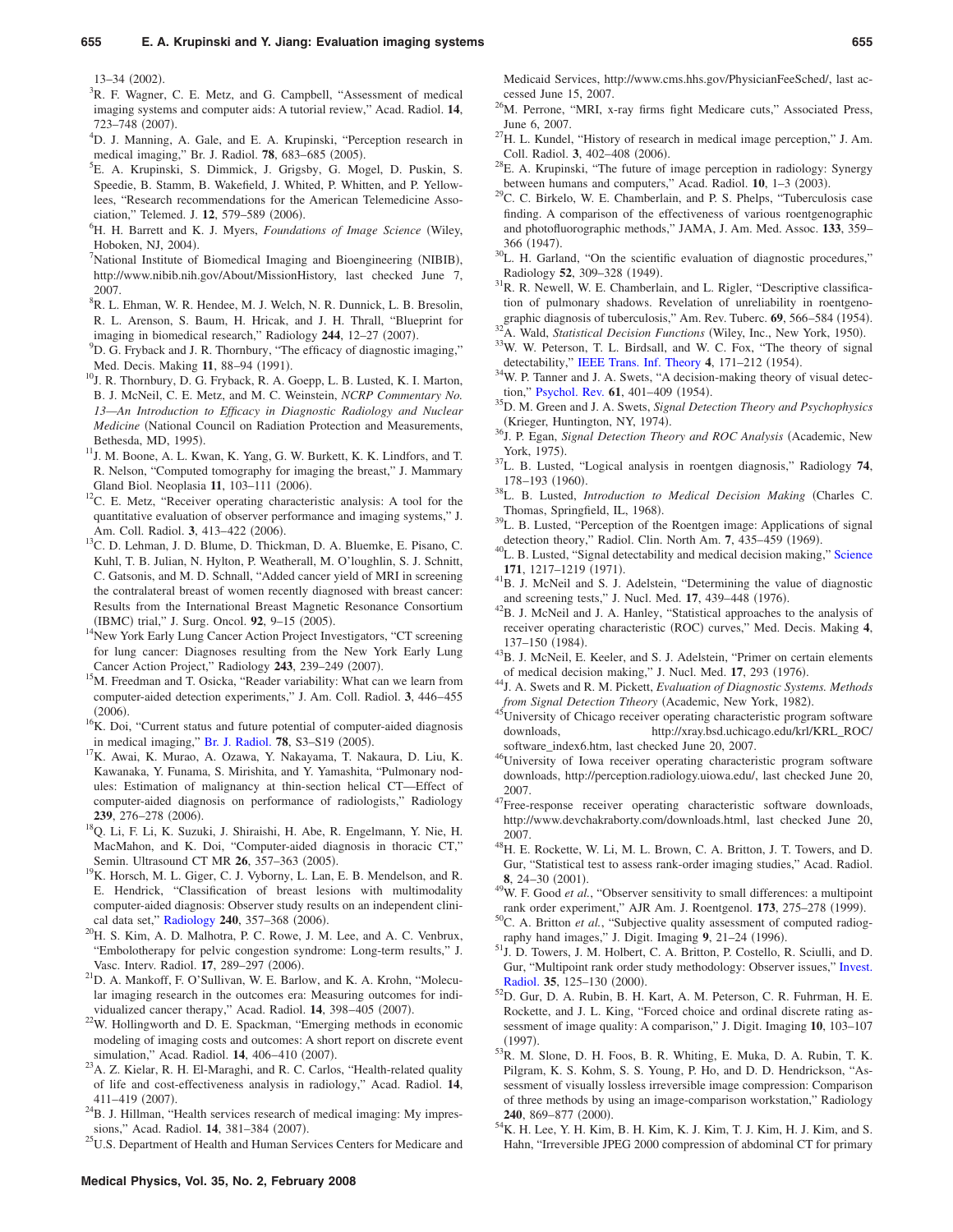interpretation: Assessment of visually lossless threshold," Eur. Radiol. **17**, 1529–1534 (2007).

- <sup>55</sup>R. M. Slone, E. Muka, and T. K. Pilgram, "Irreversible JPEG compression of digital chest radiographs for primary interpretation: Assessment of visually lossless threshold," Radiology  $228$ ,  $425-429$   $(2003)$ .
- . 56O. Kocsis, L. Costaridou, L. Varaki, E. Likaki, C. Kalogeropoulou, S. Skiadopoulos, and G. Panayiotakis, "Visually lossless threshold determination for microcalcification detection in wavelet compressed mammograms," Eur. Radiol. 13, 2390–2396 (2003).
- <sup>7</sup>H. Ringl, R. E. Schernthaner, A. A. Bankier, M. Weber, M. Prokop, C. J. Herold, and C. Schaefer-Prokop, "JPEG2000 compression of thin-section CT images of the lung: Effect of compression ratio on image quality," Radiology 240, 869-877 (2006).
- . 58H. S. Woo, K. J. Kim, T. J. Kim, S. Hahn, B. Kim, Y. H. Kim, and K. H. Lee, "JPEG 2000 compression of abdominal CT: Difference in tolerance between thin- and thick-section images," AJR Am. J. Roentgenol. **189**, 535–541 (2007).
- . 59C. E. Metz, "Some practical issues of experimental design and data analy-sis in radiological ROC studies," [Invest. Radiol.](http://dx.doi.org/10.1097/00004424-198903000-00012) 24, 234-245 (1989).
- . 60T. Kobayashi, X. W. Xu, H. MacMahon, C. E. Metz, and K. Doi, "Effect of a computer-aided diagnosis scheme on radiologists' performance in detection of lung nodules on radiographs," Radiology **199**, 843–848  $(1996)$ .
- . 61C. E. Metz, in *Handbook of Medical Imaging*, edited by J. Beutel, H. L. Kundel, and R. L. Van-Metter (SPIE, Bellingham, WA, 2000), Vol. 1, pp. 751–769.
- 62S. V. Beiden *et al.*, "Independent versus sequential reading in ROC studies of computer-assist modalities: Analysis of components of variance," Acad. Radiol. 9, 1036-1043 (2002).
- . 63H. E. Rockette, W. L. Campbell, C. A. Britton, J. M. Holbert, J. L. King, and D. Gur, "Empiric assessment of parameters that affect the design of multireader receiver operating characteristic studies," Acad. Radiol. **6**, 723–729 (1999).
- <sup>64</sup>N. A. Obuchowski and R. C. Zepp, "Simple steps for improving multiplereader studies in radiology," AJR Am. J. Roentgenol. **166**, 517–521  $(1996)$ .
- $^{65}$ J. L. King, C. A. Britton, D. Gur, H. E. Rockette, and P. L. Davis, "On the validity of the continuous and discrete confidence rating scales in receiver operating characteristic studies," Invest. Radiol. 28, 962-963 (1993).
- <sup>66</sup>H. E. Rockette, D. Gur, and C. E. Metz, "The use of continuous and discrete confidence judgments in Receiver operating characteristic studies of diagnostic imaging techniques," Invest. Radiol. 27, 169-172 (1992).
- ${}^{67}K$ . S. Berbaum, D. D. Dorfman, E. A. Franken, Jr., and R. T. Caldwell, "An empirical comparison of discrete ratings and subjective probability ratings," Acad. Radiol. 9, 756–763 (2002).
- ratings," Acad. Radiol. 9, 756–763 (2002).<br><sup>68</sup>American College of Radiology (ACR), *The Breast Imaging Reporting* and Data System Atlas (American College of Radiology, Reston, VA,  $2004$ ).
- <sup>69</sup>W. E. Barlow *et al.*, "Accuracy of screening mammography interpretation by characteristics of radiologists," J. Natl. Cancer Inst. **96**, 1840–1850  $(2004).$
- $^{70}$ J. J. Fenton *et al.*, "Influence of computer-aided detection on performance of screening mammography," [N. Engl. J. Med.](http://dx.doi.org/10.1056/NEJMoa066099) 356, 1399–1409 (2007).
- $171R$ . F. Wagner, S. V. Beiden, and C. E. Metz, "Continuous versus categorical data for ROC analysis: Some quantitative considerations," Acad. Radiol. **8**, 328–334 (2001).
- $^{72}Y$ . Jiang, R. M. Nishikawa, R. A. Schmidt, C. E. Metz, M. L. Giger, and K. Doi, "Improving breast cancer diagnosis with computer-aided diagnosis," Acad. Radiol. **6**, 22-33 (1999).
- <sup>73</sup>D. D. Dorfman, K. S. Berbaum, and C. E. Metz, "Receiver operating characteristic rating analysis. Generalization to the population of readers and patients with the jackknife method," [Invest. Radiol.](http://dx.doi.org/10.1097/00004424-199209000-00015) **27**, 723–731  $(1992).$
- $74$ N. A. Obuchowski, "Multireader, multimodality receiver operating characteristic curve studies: Hypothesis testing and sample size estimation using an analysis of variance approach with dependent observations," Acad. Radiol. **2**, 522–529; Acad. Radiol. **2**, S57–S64; Acad. Radiol. **2**, S70-S21 (1995).
- <sup>75</sup>A. Toledano and C. A. Gatsonis, "Regression analysis of correlated receiver operating characteristic data," Acad. Radiol. **2**, S30–S36; Acad. Radiol. **2**, S61–S34; Acad. Radiol. **2**, S70–S31 (1995).
- <sup>76</sup>S. L. Hillis, N. A. Obuchowski, K. M. Schartz, and K. S. Berbaum, "A comparison of the Dorfman–Berbaum–Metz and Obuchowski–Rockette

methods for receiver operating characteristic (ROC) data," Stat. Med. 24, 1579–1607 (2005).

- <sup>77</sup>S. V. Beiden, R. F. Wagner, and G. Campbell, "Components-of-variance models and multiple-bootstrap experiments: An alternative method for random-effects, receiver operating characteristic analysis," Acad. Radiol. 7, 341-349 (2000).
- <sup>78</sup>S. V. Beiden, R. F. Wagner, G. Campbell, C. E. Metz, and Y. Jiang, "Components-of-variance models for random-effects ROC analysis: The case of unequal variance structures across modalities," Acad. Radiol. **8**,  $605-615$  (2001).
- <sup>79</sup>S. V. Beiden, R. F. Wagner, G. Campbell, and H. P. Chan, "Analysis of uncertainties in estimates of components of variance in multivariate ROC analysis," Acad. Radiol. 8, 616-622 (2001).
- <sup>80</sup>H. H. Barrett, M. A. Kupinski, and E. Clarkson, "Probabilistic foundations of the MRMC method," Proc. SPIE **5749**, 21–31 (2005).
- . 81B. D. Gallas, "One-shot estimate of MRMC variance: AUC," Acad. Radiol. **13**, 353–362 (2006).
- . 82F. Wang and C. A. Gatsonis, "Hierarchical models for ROC curve summary measures: Design and analysis of multi-reader, multi-modality studies of medical tests," Stat. Med. 27, 243-256 (2008).
- <sup>83</sup>S. J. Starr, C. E. Metz, L. B. Lusted, and D. J. Goodenough, "Visual detection and localization of radiographic images," Radiology **116**, 533– 538 (1975).
- <sup>84</sup>R. G. Swensson, "Unified measurement of observer performance in detecting and localizing target objects on images," [Med. Phys.](http://dx.doi.org/10.1118/1.597758) **23**, 1709– 1725 (1996).
- . 85P. C. Bunch, J. F. Hamilton, G. K. Sanderson, and A. H. Simmons, "A free-response approach to the measurement and characterization of radiographic-observer performance," J. Appl. Photogr. Eng. **4**, 166–171  $(1978)$
- . 86D. P. Chakraborty and K. S. Berbaum, "Observer studies involving detection and localization: Modeling, analysis, and validation," [Med. Phys.](http://dx.doi.org/10.1118/1.1769352) **31**, 2313-2330 (2004).
- <sup>87</sup>D. C. Edwards, C. E. Metz, and M. A. Kupinski, "Ideal observers and optimal ROC hypersurfaces in *N* -class classification," [IEEE Trans. Med.](http://dx.doi.org/10.1109/TMI.2004.828358) [Imaging](http://dx.doi.org/10.1109/TMI.2004.828358) 23, 891–895 (2004).
- 88X. He, C. E. Metz, B. M. Tsui, J. M. Links, and E. C. Frey, "Three-class ROC analysis—A decision theoretic approach under the ideal observer framework," [IEEE Trans. Med. Imaging](http://dx.doi.org/10.1109/TMI.2006.871416) 25, 571-581 (2006).
- <sup>89</sup>D. P. Chakraborty, "Recent advances in observer performance methodology: Jackknife free-response ROC (JAFROC)," Radiat. Prot. Dosimetry **114**, 26–31 (2005).
- <sup>90</sup>D. P. Chakraborty, "Analysis of location specific observer performance data: Validated extensions of the jackknife free-response (JAFROC) method," Acad. Radiol. 13, 1187-1193 (2006).
- <sup>91</sup>B. Zheng, D. P. Chakraborty, H. E. Rockette, G. S. Maitz, and D. Gur, "A comparison of two data analyses from two observer performance studies using jackknife ROC and JAFROC," [Med. Phys.](http://dx.doi.org/10.1118/1.1884766) 32, 1031-1034 (2005).
- <sup>92</sup>J. Shiraishi, D. Appelbaum, Y. Pu, Q. Li, L. Pesce, and K. Doi, "Usefulness of temporal subtraction images for identification of interval changes in successive whole-body bone scans: JAFROC analysis of radiologists' performance," Acad. Radiol. **14**, 959-966 (2007).
- $^{93}$ K. Ueda, S. Iwasaki, M. Nagasawa, S. Sueyoshi, J. Takahama, K. Ide, and K. Kichikawa, "Hard-copy versus soft-copy image reading for detection of ureteral stones on abdominal radiography," Radiat. Med. **21**, 210–213  $(2003).$
- <sup>94</sup>E. A. Berns, R. E. Hendrick, M. Solari, L. Barke, D. Reddy, J. Wolfman, L. Segal, P. DeLeon, S. Benjamin, and L. Willis, "Digital and screen-film mammography: comparison of image acquisition and interpretation times," AJR Am. J. Roentgenol. **187**, 38–41 (2006).
- <sup>95</sup>H. M. Zafar, R. S. Lewis, and J. H. Sunshine, "Satisfaction of radiologists in the United States: A comparison between 2003 and 1995," Radiology **244**, 223-231 (2007).
- . 96A. Zuger, "Dissatisfaction with medical practice," N. Engl. J. Med. **<sup>350</sup>**,  $69 - 75$   $(2004)$ .
- <sup>97</sup>S. P. Prabhu, S. Gandhi, and P. R. Goddard, "Ergonomics of digital imaging," Br. J. Radiol. **78**, 582–586 (2005).
- 98P.L. Spath, "Caring on empty: Fatigue in healthcare," Radiol. Today, July,  $20-24$   $(2006)$ .
- <sup>99</sup>T. Vertinsky and B. Forster, "Prevalence of eye strain among radiologists: Influence of viewing variables on symptoms," AJR Am. J. Roentgenol. 184, 681-686 (2005).
- $100$ E. A. Krupinski and M. Kallergi, "Choosing a radiology workstation: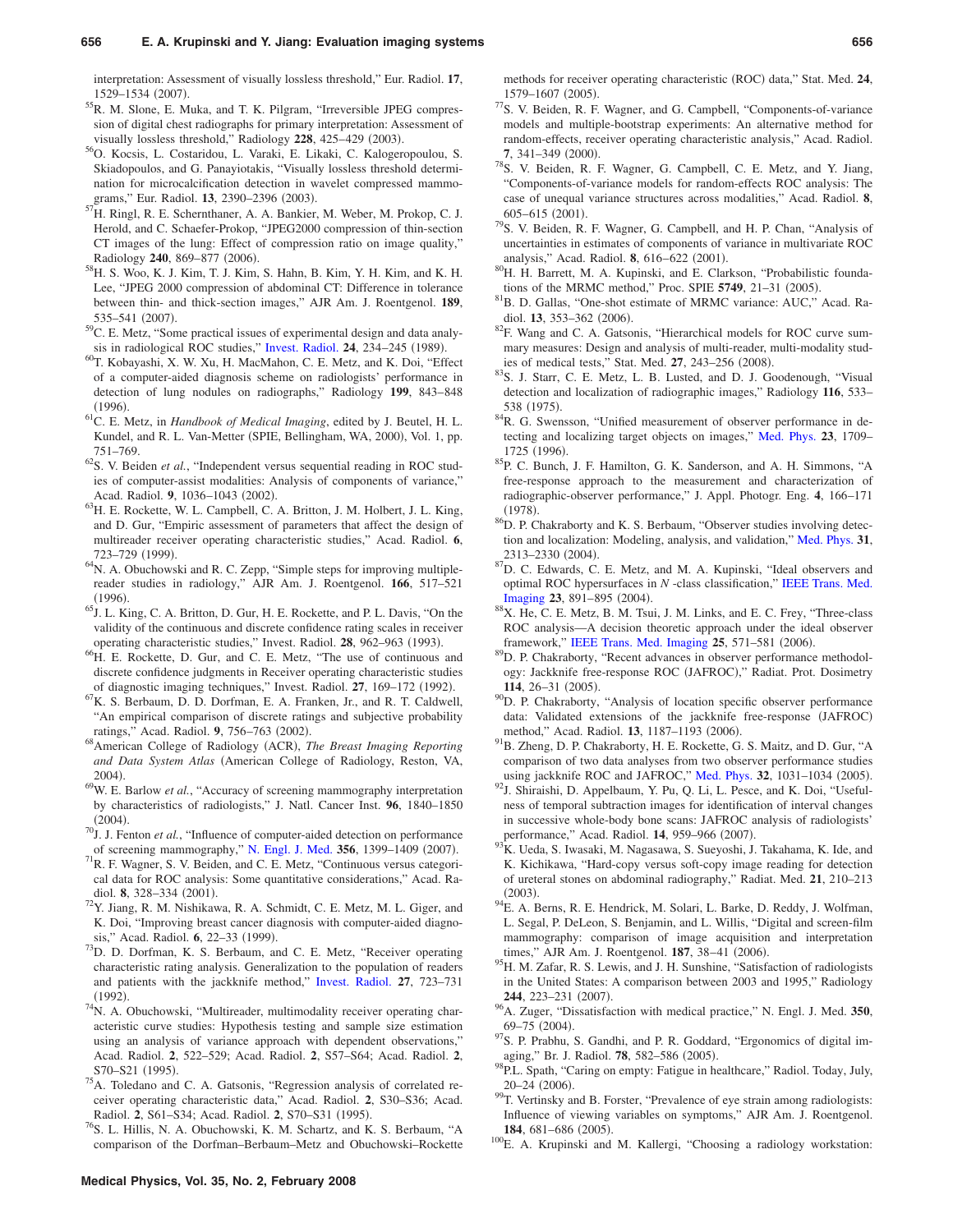technical and clinical considerations," Radiology 242, 671-682 (2007).

- <sup>101</sup>S. Halligan, D. G. Altman, S. Mallett, S. A. Taylor, D. Burling, M. Roddie, L. Honeyfield, J. McQuillan, H. Amin, and J. Dehmeshki, "Computed tomographic colonography: Assessment of radiologist performance with and without computer-aided detection," Gastroent. **131**, 2006–2009  $(2006)$ .
- . 102S. Kakeda, K. Kamada, Y. Hatakeyama, T. Aoki, Y. Korogi, S. Katsuragawa, and K. Doi, "Effect of temporal subtraction technique on interpretation time and diagnostic accuracy of chest radiography," AJR Am. J. Roentgenol. **187**, 1253-1259 (2006).
- $103$ S. H. Kim, J. M. Lee, Y. J. Kim, J. Y. Choi, G. H. Kim, H. Y. Lee, and B. I. Choi, "Detection of hepatocellular carcinoma on CT in liver transplant candidates: Comparison of PACS tile and multisynchronized stack modes," AJR Am. J. Roentgenol. **188**, 1337-1342 (2007).
- . 104C. Mariani, A. Tronchi, L. Oncini, O. Pirani, and R. Murri, "Analysis of the x-ray work flow in two diagnostic imaging departments with and without a RIS/PACS system," J. Digit. Imaging 19, 18-28 (2006).
- <sup>105</sup>B. I. Reiner, E. L. Siegel, and K. M. Siddiqui, in *Decision Support in the Digital Medical Enterprise*, edited by B. I. Reiner, E. L. Siegel, and B. J. Erickson (Society for Computer Applications in Radiology, Great Falls, VA, 2005), pp. 121-133.
- $106$ K. M. Schartz, K. S. Berbaum, R. T. Caldwell, and M. T. Madsen, "Workstation J: Workstation emulation software for medical image perception and technology evaluation research," Proc. SPIE 6515, 1-11 (2007).
- <sup>107</sup>E. A. Krupinski, "Using the human observer to assess medical image display quality," [J. Soc. Inf. Disp.](http://dx.doi.org/10.1889/1.2372427) 14, 927-932 (2006).
- <sup>108</sup>W. J. Tuddenham and W. P. Calvert, "Visual search patterns in roentgen diagnosis," Radiology 76, 255-256 (1961).
- <sup>109</sup>E. L. Thomas and E. L. Lansdown, "Visual search patterns of radiologists in training," Radiology 81, 288-291 (1963).
- <sup>110</sup>H. L. Kundel, C. F. Nodine, and D. P. Carmody, "Visual scanning, pattern recognition and decision-making in pulmonary tumor detection," Invest. Radiol. **13**, 175-181 (1978).
- <sup>111</sup>E. A. Krupinski, "Visual scanning patterns of radiologists searching mammograms," Acad. Radiol. 3, 137-144 (1996).
- <sup>112</sup>C. F. Nodine, C. Mello-Thoms, H. L. Kundel, and S. P. Weinstein, "Time course of perception and decision making during mammographic interpretation," AJR Am. J. Roentgenol. **179**, 917–923 (2002).
- <sup>113</sup>E. A. Krupinski, "Technology and perception in the 21st-century reading room," J. Am. Coll. Radiol. 3, 433-439 (2006).
- . 114C. F. Nodine, H. L. Kindel, L. C. Toto, and E. A. Krupinski, "Recording and analyzing eye-position data using a microcomputer workstation," Behav. Res. Methods Instrum. Comput. 24, 475-485 (1992).
- <sup>115</sup>E. Krupinski, H. Roehrig, and T. Furukawa, "Influence of film and monitor display luminance on observer performance and visual search," Acad. Radiol. 6, 411-418 (1999).
- $116$ E. A. Krupinski and H. Roehrig, "The influence of a perceptually linearized display on observer performance and visual search," Acad. Radiol. **7**,  $8-13$  (2000).
- . 117E. A. Krupinski, H. Roehrig, J. Fan, and T. Yoneda, "High luminance monochrome vs low luminance monochrome and color softcopy displays: Observer performance and visual search efficiency," Proc. SPIE **65150R**,  $105(2007)$ .
- . 118E. A. Krupinski, K. Siddiqui, E. Siegel, R. Shrestha, E. Grant, H. Roehrig, and J. Fan, "Influence of 8-bit vs 11-bit displays on observer performance and visual search: A multi-center evaluation," [J. Soc. Inf. Disp.](http://dx.doi.org/10.1889/1.2749324) **15**, 385– 390 (2007).
- <sup>119</sup>E. A. Krupinski and P. J. Lund, "Differences in time to interpretation for evaluation of bone radiographs with monitor and film viewing," Acad. Radiol. 4, 177-182 (1997).
- $120P$ , R. G. Bak, "Will the use of irreversible compression become a standard of practice?" SIIM News 18, 1-10 (2006).
- $121$ Y. Zhang, B. T. Pham, and M. P. Eckstein, "The effect of nonlinear human visual system components on performance of a channelized Hotelling observer model in structured backgrounds," [IEEE Trans. Med. Imaging](http://dx.doi.org/10.1109/TMI.2006.880681) **25**, 1348–1362 (2006).
- <sup>122</sup>Y. Jiang, D. Huo, and D. L. Wilson, "Methods for quantitative image quality evaluation of MRI parallel reconstructions: Detection and perceptual difference model," Magn. Reson. Imaging 25, 712-721 (2007).
- . 123W. B. Jackson, P. Beebee, D. A. Jared, D. K. Biegelsen, J. O. Larimer, J. Lubin, and J. L. Gille, "X-ray system design using a human visual model," Proc. SPIE 2708, 29-40 (1996).

<sup>124</sup>E. Krupinski, J. Johnson, H. Roehrig, and J. Lubin, "Using a human

visual system model to optimize soft-copy mammography display: Influence of display phosphor," Acad. Radiol. **10**, 161-166 (2003).

- <sup>125</sup>J. P. Johnson, J. Nafziger, E. A. Krupinski, J. Lubin, and H. Roehrig, "Effects of grayscale window/level parameters on breast-lesion detect-ability," [Proc. SPIE](http://dx.doi.org/10.1117/12.480340) 5034, 462-473 (2003).
- <sup>126</sup>E. A. Krupinski, J. Lubin, H. Roehrig, J. Johnson, and J. Nafziger, "Using a human visual system model to optimize soft-copy mammography display: Influence of veiling glare," Acad. Radiol. 13, 289-295 (2006).
- $127$ N. A. Obuchowski, "Sample size tables for receiver operating characteristic studies," AJR Am. J. Roentgenol. **175**, 603-608 (2000).
- <sup>128</sup>J. A. Hanley and B. J. McNeil, "The meaning and use of the area under a receiver operating characteristic (ROC) curve," Radiology 143, 29-36  $(1982)$ .
- $129$ . A. Hanley and B. J. McNeil, "A method of comparing the areas under receiver operating characteristic curves derived from the same cases," Radiology 148, 839-843 (1983).
- . 130X. H. Zhou, N. A. Obuchowski, and D. K. McClish, *Statistical Methods in Diagnostic Medicine* (Wiley, New York, 2002).
- <sup>131</sup>H. P. Chan *et al.*, "Improvement in radiologists' detection of clustered microcalcifications on mammograms. The potential of computer-aided di-agnosis," [Invest. Radiol.](http://dx.doi.org/10.1097/00004424-199010000-00006) 25, 1102-1110 (1990).
- <sup>132</sup>W. P. Kegelmeyer, J. M. Pruneda, P. D. Bourland, A. Hillis, M. W. Riggs, and M. L. Nipper, "Computer-aided mammographic screening for spiculated lesions," Radiology 191, 331-337 (1994).
- <sup>133</sup>D. Gur, A. I. Bandos, C. R. Fuhrman, A. H. Klym, J. L. King, and H. E. Rockette, "The prevalence effect in a laboratory environment: Changing the confidence ratings," Acad. Radiol. **14**, 49–53 (2007).
- . 134K. S. Berbaum, G. Y. El-Khoury, E. A. Franken, D. M. Kuehn, D. M. Meis, D. D. Dorfman, N. G. Warnock, B. H. Thompson, S. C. S. Kao, and M. H. Kathol, "Missed fractures resulting from satisfaction of search effect," Emerg. Radiol. 1, 242-249 (1994).
- . 135K. S. Berbaum, E. A. Franken, D. D. Dorfman, E. M. Miller, E. A. Krupinski, K. Kreinbring, R. T. Caldwell, and C. H. Lu, "The cause of satisfaction of search effects in contrast studies of the abdomen," Acad. Radiol. 3, 815–826 (1996).
- . 136K. S. Berbaum, G. Y. El-Khoury, K. Ohashi, K. M. Schartz, R. T. Caldwell, M. T. Madsen, and E. A. Franken, "Satisfaction of search in multitrauma patients: Severity of detected fractures," Acad. Radiol. **14**, 711– 722 (2007).
- <sup>137</sup>C. T. Loy and L. Irwig, "Accuracy of diagnostic tests read with and without clinical information: A systematic review," JAMA, J. Am. Med. Assoc. 292, 1602-1609 (2004).
- 138L. Ruess, S. C. O'Connor, K. H. Cho, F. H. Hussain, W. J. Howard, R. C. Slaughter, and A. Hedge, "Carpal tunnel syndrome and cubital tunnel syndrome: Work-related musculoskeletal disorders in four symptomatic radiologists," AJR Am. J. Roentgenol. 181, 37-42 (2003).
- <sup>139</sup>E. A. Krupinski, A. Johns, and K. S. Berbaum, "Measurement of visual strain in radiologists," Proc. SPIE (in press).
- <sup>140</sup>J. M. Lewin et al., "Comparison of full-field digital mammography with screen-film mammography for cancer detection: Results of 4,945 paired examinations," Radiology 218, 873-880 (2001).
- <sup>141</sup>T. W. Freer and M. J. Ulissey, "Screening mammography with computeraided detection: Prospective study of 12,860 patients in a community breast center," [Radiology](http://dx.doi.org/10.1148/radiol.2203001282) 220, 781-786 (2001).
- <sup>142</sup>D. Gur *et al.*, "Changes in breast cancer detection and mammography recall rates after the introduction of a computer-aided detection system, J. Natl. Cancer Inst. 96, 185-190 (2004).
- <sup>143</sup>E. D. Pisano et al., "American College of Radiology Imaging Network digital mammographic imaging screening trial: Objectives and methodology," Radiology 236, 404-412 (2005).
- <sup>144</sup>E. D. Pisano *et al.*, "Diagnostic performance of digital versus film mammography for breast-cancer screening," [N. Engl. J. Med.](http://dx.doi.org/10.1056/NEJMoa052911) **353**, 1773–1783  $(2005).$
- <sup>145</sup>J. Warwick, L. Tabar, B. Vitak, and S.W. Duffy, "Time-dependent effects on survival in breast carcinoma: results of 20 years of follow-up from the Swedish Two-County Study," Cancer 100, 1331-1336 (2004).
- Swedish Two-County Study," Cancer 100, 1331–1336 (2004).<br><sup>146</sup>National Lung Screening Trial (NLST) National Cancer Institute web site,
- http://www.cancer.gov/nlst, last checked August 231, 2007.<br><sup>147</sup>P. B. Bach, J. R. Jett, U. Pastorino, M. S. Tockman, S. J. Swensen, and C. B. Begg, "Computed tomography screening and lung cancer outcomes," JAMA, J. Am. Med. Assoc. **297**, 953–961 (2007).
- <sup>148</sup>P. M. Marcus, E. J. Bergstralh, M. H. Zweig, A. Harris, K. P. Offord, and R. S. Fontana, "Extended lung cancer incidence follow-up in the Mayo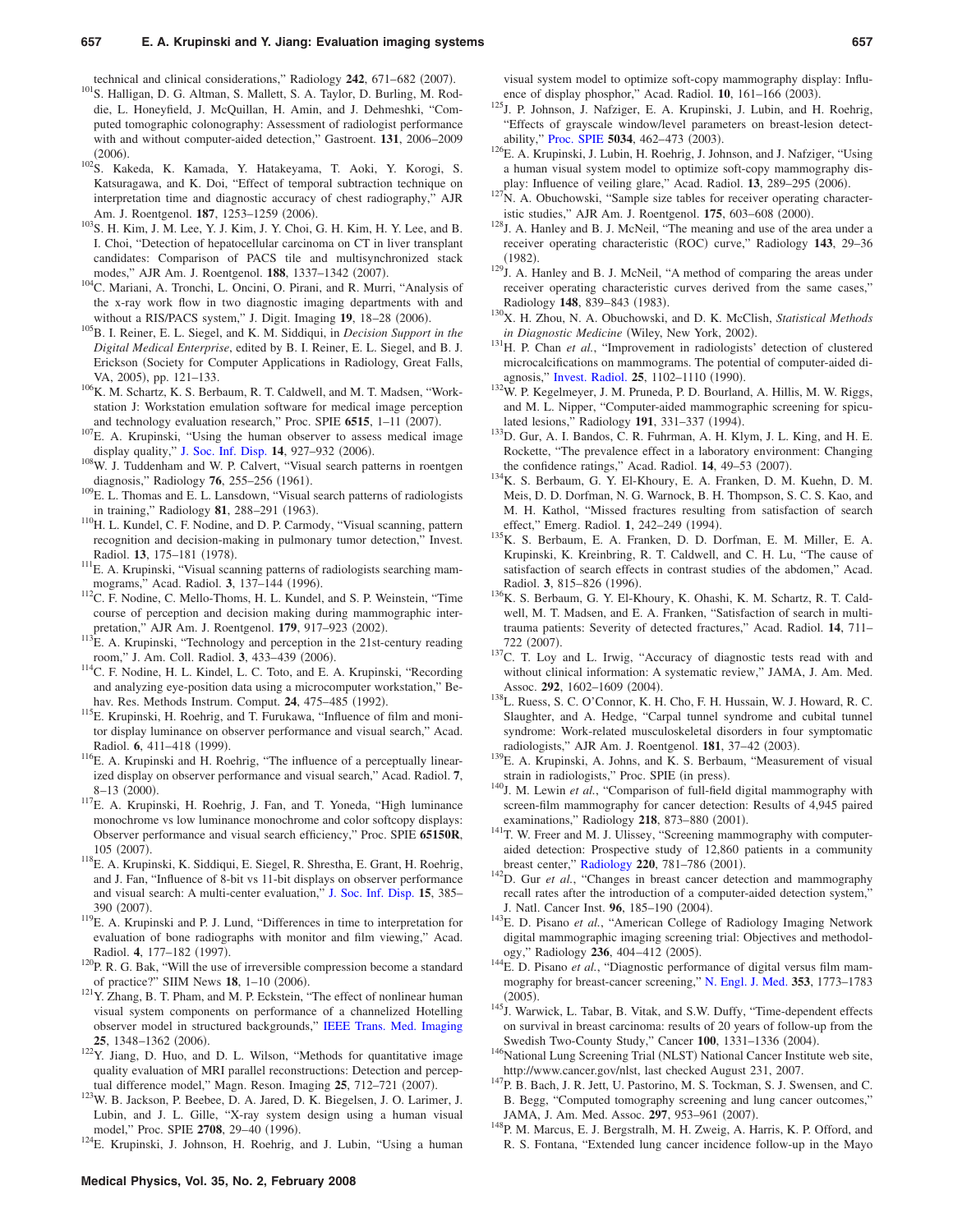Lung Project and overdiagnosis," J. Natl. Cancer Inst. **98**, 748–756  $(2006).$ 

- <sup>149</sup>M. M. Oken, P. M. Marcus, P. Hu, T. M. Beck, W. Hocking, P. A. Kvale, J. Cordes, T. L. Riley, S. D. Winslow, S. Peace, D. L. Levin, P. C. Prorok, and J. K. Gohagan, "Baseline chest radiograph for lung cancer detection in the randomized Prostate, Lung, Colorectal and Ovarian Cancer Screening Trial," J. Natl. Cancer Inst. **97**, 1832–1839 (2005).
- <sup>150</sup>J. L. Weissfeld, R. E. Schoen, P. F. Pinsky, R. S. Bresalier, T. Church, S. Yurgalevitch, J. H. Austin, P. C. Prorok, and J. K. Gohagan, "Flexible sigmoidoscopy in the PLCO cancer screening trial: Results from the baseline screening examination of a randomized trial," J. Natl. Cancer Inst. **97.** 989–997 (2005).
- . 151G. L. Andriole, D. L. Levin, E. D. Crawford, E. P. Gelmann, P. F. Pinsky, D. Chia, B. S. Kramer, D. Reding, T. R. Church, R. L. Grubb, G. Izmirlian, L. R. Ragard, J. D. Clapp, P. C. Prorok, and J. K. Gohagan, "Prostate Cancer Screening in the Prostate, Lung, Colorectal and Ovarian (PLCO) Cancer Screening Trial: Findings from the initial screening round of a randomized trial," J. Natl. Cancer Inst. **97**, 433-438 (2005).
- . 152S. S. Buys, E. Partridge, M. H. Greene, P. C. Prorok, D. Reding, T. L. Riley, P. Hartge, R. M. Fagerstrom, L. R. Ragard, D. Chia, G. Izmirlian, M. Fouad, C. C. Johnson, and J. K. Gohagan, "Ovarian cancer screening in the Prostate, Lung, Colorectal and Ovarian (PLCO) cancer screening trial: Findings from the initial screen of a randomized trial," Am. J. Obstet. Gynecol. **193**, 1630–1639 (2005).
- . 153R. M. Nishikawa, in *Digital Mammography*, edited by S. M. Astley, M. Brady, C. Rose, and R. Zwiggelaar (Springer, London, 2006), pp. 46-53.
- <sup>154</sup>N. Breen *et al.*, "Reported drop in mammography: Is this cause for concern?," Cancer 109, 2405-2409 (2007).
- . 155L. Tabar, S. W. Duffy, B. Vitak, H. H. Chen, and T. C. Prevost, "The natural history of breast carcinoma: What have we learned from screening?," Cancer 86, 449-462 (1999).
- <sup>156</sup>D. A. Berry, "Benefits and risks of screening mammography for women in their forties: A statistical appraisal," J. Natl. Cancer Inst. **90**, 1431– 1439 (1998).
- <sup>157</sup>D. A. Berry *et al.*, "Effect of screening and adjuvant therapy on mortality from breast cancer," N. Engl. J. Med. 353, 1784-1792 (2005).
- <sup>158</sup>P. C. Gotzsche and O. Olsen, "Is screening for breast cancer with mam-mography justifiable?," [Lancet](http://dx.doi.org/10.1016/S0140-6736(99)06065-1) 355, 129-134 (2000).
- 159<sub>O</sub>. Olsen and P. C. Gotzsche, "Cochrane review on screening for breast cancer with mammography," [Lancet](http://dx.doi.org/10.1016/S0140-6736(01)06449-2) 358, 1340-1342 (2001).
- <sup>160</sup>S. A. Feig, R. L. Birdwell, and M. N. Linver, "Computer-aided screening mammography," N. Engl. J. Med. **357**, 84; author reply, N. Engl. J. Med. **357**, 85 (2007).
- <sup>161</sup>A. Jemal, R. Siegel, E. Ward, T. Murray, J. Xu, and M. J. Thun, "Cancer statistics, 2007," Ca Cancer J. Clin. **57**, 43–66 (2007).
- . 162Y. Jiang, D. L. Miglioretti, C. E. Metz, and R. A. Schmidt, "Breast cancer detection rate: Designing imaging trials to demonstrate improvements," Radiology 243, 360-367 (2007).
- . 163R. Ballard-Barbash *et al.*, "Breast Cancer Surveillance Consortium: A national mammography screening and outcomes database," AJR Am. J. Roentgenol. **169**, 1001-1008 (1997).
- <sup>164</sup>J. G. Elmore, C. K. Wells, C. H. Lee, D. H. Howard, and A. R. Feinstein, "Variability in radiologists' interpretations of mammograms," N. Engl. J. Med. 331, 1493–1499 (1994).
- <sup>165</sup>C. A. Beam, P. M. Layde, and D. C. Sullivan, "Variability in the interpretation of screening mammograms by US radiologists. Findings from a national sample," Arch. Intern. Med. 156, 209-213 (1996).
- . 166D. Gur, "Objectively measuring and comparing performance levels of diagnostic imaging systems and practices," Acad. Radiol. **14**, 641–642  $(2007).$
- <sup>167</sup>C. M. Rutter and S. Taplin, "Assessing mammographers' accuracy. A comparison of clinical and test performance," J. Clin. Epidemiol. **53**, 443-450 (2000).
- . 168K. Moberg, N. Bjurstam, B. Wilczek, L. Rostgard, E. Egge, and C. Muren, "Computed assisted detection of interval breast cancers," [Eur. J.](http://dx.doi.org/10.1016/S0720-048X(01)00291-1) [Radiol.](http://dx.doi.org/10.1016/S0720-048X(01)00291-1) 39, 104-110 (2001).
- <sup>169</sup>C. Marx *et al.*, "Are unnecessary follow-up procedures induced by computer-aided diagnosis (CAD) in mammography? Comparison of mammographic diagnosis with and without use of CAD," [Eur. J. Radiol.](http://dx.doi.org/10.1016/S0720-048X(03)00144-X)  $51,66-72(2004)$ **51**, 66–72 (2004).<br><sup>170</sup>E. Alberdi *et al.*, "Use of computer-aided detection (CAD) tools in
- screening mammography: A multidisciplinary investigation," Br. J. Radiol. 78, S31-S40 (2005).
- <sup>171</sup>P. Taylor and R. M. Given-Wilson, "Evaluation of computer-aided detec-tion (CAD) devices," [Br. J. Radiol.](http://dx.doi.org/10.1259/bjr/84545410) 78, S26-S30 (2005)
- <sup>172</sup>F. J. Gilbert *et al.*, "Single reading with computer-aided detection and double reading of screening mammograms in the United Kingdom National Breast Screening Program," Radiology 241, 47–53 (2006).
- <sup>173</sup>S. H. Taplin, C. M. Rutter, and C. D. Lehman, "Testing the effect of computer-assisted detection on interpretive performance in screening mammography," AJR Am. J. Roentgenol. **187**, 1475-1482 (2006).
- <sup>174</sup>G. M. te Brake, N. Karssemeijer, and J. H. Hendriks, "Automated detection of breast carcinomas not detected in a screening program," Radiology 207, 465-471 (1998).
- <sup>175</sup>L. J. Warren Burhenne et al., "Potential contribution of computer-aided detection to the sensitivity of screening mammography," Radiology **215**, 554-562 (2000).
- <sup>176</sup>R. L. Birdwell, D. M. Ikeda, K. F. O'Shaughnessy, and E. A. Sickles, "Mammographic characteristics of 115 missed cancers later detected with screening mammography and the potential utility of computer-aided detection," Radiology 219, 192-202 (2001).
- <sup>177</sup>B. Zheng, R. Shah, L. Wallace, C. Hakim, M. A. Ganott, and D. Gur, "Computer-aided detection in mammography: An assessment of performance on current and prior images," Acad. Radiol. 9, 1245-1250 (2002).
- <sup>178</sup>R. F. Brem *et al.*, "Improvement in sensitivity of screening mammography with computer-aided detection: A multiinstitutional trial," AJR Am. J. Roentgenol. **181**, 687–693 (2003).
- <sup>179</sup>N. Karssemeijer et al., "Computer-aided detection versus independent double reading of masses on mammograms," Radiology **227**, 192–200  $(2003).$
- 180S. V. Destounis, P. DiNitto, W. Logan-Young, E. Bonaccio, M. L. Zuley, and K. M. Willison, "Can computer-aided detection with double reading of screening mammograms help decrease the false-negative rate? Initial experience," [Radiology](http://dx.doi.org/10.1148/radiol.2322030034) 232, 578-584 (2004).
- <sup>181</sup>D. M. Ikeda, R. L. Birdwell, K. F. O'Shaughnessy, E. A. Sickles, and R. J. Brenner, "Computer-aided detection output on 172 subtle findings on normal mammograms previously obtained in women with breast cancer detected at follow-up screening mammography," Radiology **230**, 811– 819 (2004).
- 819 (2004).<br><sup>182</sup>S. Ciatto *et al.*, "Computer-aided detection (CAD) of cancers detected on double reading by one reader only," Breast  $15$ ,  $528-532$   $(2006)$ .
- <sup>183</sup>P. Skaane, A. Kshirsagar, S. Stapleton, K. Young, and R. A. Castellino, "Effect of computer-aided detection on independent double reading of paired screen-film and full-field digital screening mammograms," AJR Am. J. Roentgenol. **188**, 377-384 (2007).
- <sup>184</sup>M. C. Difazio et al., "Digital chest radiography: Effect of temporal subtraction images on detection accuracy," Radiology 202, 447-452 (1997).
- 185L. Monnier-Cholley, H. MacMahon, S. Katsuragawa, J. Morishita, T. Ishida, and K. Doi, "Computer-aided diagnosis for detection of interstitial opacities on chest radiographs," AJR Am. J. Roentgenol. **171**, 1651–1656  $(1998).$
- <sup>186</sup>D. J. Getty, R. M. Pickett, C. J. D'Orsi, and J. A. Swets, "Enhanced interpretation of diagnostic images," Invest. Radiol. 23, 240-252 (1988).
- <sup>187</sup>H. P. Chan *et al.*, "Improvement of radiologists' characterization of mammographic masses by using computer-aided diagnosis: An ROC study," Radiology 212, 817-827 (1999).
- <sup>188</sup>K. Ashizawa *et al.*, "Effect of an artificial neural network on radiologists' performance in the differential diagnosis of interstitial lung disease using chest radiographs," AJR Am. J. Roentgenol. **172**, 1311–1315 (1999).
- 189J. Shiraishi, H. Abe, R. Engelmann, M. Aoyama, H. MacMahon, and K. Doi, "Computer-aided diagnosis to distinguish benign from malignant solitary pulmonary nodules on radiographs: ROC analysis of radiologists' performance–initial experience," Radiology 227, 469–474 (2003).
- <sup>190</sup>M. A. Helvie *et al.*, "Sensitivity of noncommercial computer-aided detection system for mammographic breast cancer detection: Pilot clinical trial," [Radiology](http://dx.doi.org/10.1148/radiol.2311030429) 231, 208-214 (2004).
- <sup>191</sup>R. L. Birdwell, P. Bandodkar, and D. M. Ikeda, "Computer-aided detection with screening mammography in a university hospital setting," [Ra](http://dx.doi.org/10.1148/radiol.2362040864)[diology](http://dx.doi.org/10.1148/radiol.2362040864) 236, 451-457 (2005).
- <sup>192</sup>T. E. Cupples, J. E. Cunningham, and J. C. Reynolds, "Impact of computer-aided detection in a regional screening mammography program," AJR Am. J. Roentgenol. **185**, 944-950 (2005).
- <sup>193</sup>L. A. Khoo, P. Taylor, and R. M. Given-Wilson, "Computer-aided detection in the United Kingdom National Breast Screening Programme: Pro-spective study," [Radiology](http://dx.doi.org/10.1148/radiol.2372041362) 237, 444-449 (2005).
- <sup>194</sup>J. C. Dean and C. C. Ilvento, "Improved cancer detection using computer-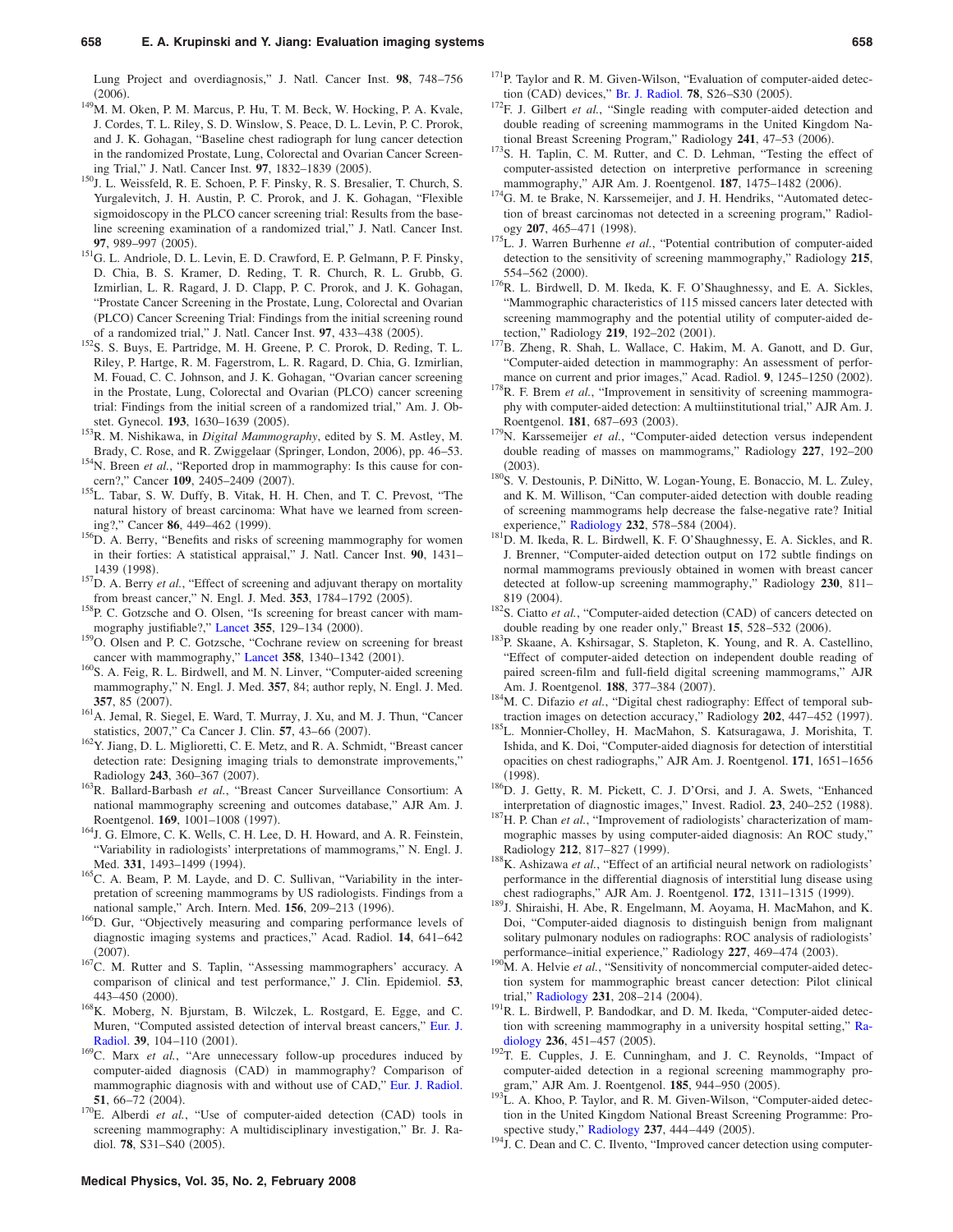#### **659 E. A. Krupinski and Y. Jiang: Evaluation imaging systems 659**

aided detection with diagnostic and screening mammography: Prospective study of 104 cancers," AJR Am. J. Roentgenol. **187**, 20–28 (2006).

- <sup>195</sup>J. M. Ko, M. J. Nicholas, J. B. Mendel, and P. J. Slanetz, "Prospective assessment of computer-aided detection in interpretation of screening mammography," AJR Am. J. Roentgenol. **187**, 1483-1491 (2006).
- <sup>196</sup>M. J. Morton, D. H. Whaley, K. R. Brandt, and K. K. Amrami, "Screening mammograms: Interpretation with computer-aided detection– prospective evaluation," [Radiology](http://dx.doi.org/10.1148/radiol.2392042121) 239, 375-383 (2006).
- <sup>197</sup>S. A. Feig, E. A. Sickles, W. P. Evans, and M. N. Linver, "Re: Changes in breast cancer detection and mammography recall rates after the introduction of a computer-aided detection system," J. Natl. Cancer Inst. **96**, 1260-1261; author reply, J. Natl. Cancer Inst. 96, 1261 (2004).
- 198D. Gur, "Computer-aided screening mammography," N. Engl. J. Med. **357**, 83-84; author reply, N. Engl. J. Med. **357**, 85 (2007).
- 199R. M. Nishikawa, R. A. Schmidt, and C. E. Metz, "Computer-aided screening mammography," N. Engl. J. Med. **357**, 84; author reply, N. Engl. J. Med. 357, 85 (2007).
- <sup>200</sup> American College of Radiology (ACR), *The Breast Imaging Reporting* and Data System Atlas (American College of Radiology, Reston, VA, 2004), p. 195.
- 201C. A. Roe and C. E. Metz, "Variance-component modeling in the analysis of receiver operating characteristic index estimates," Acad. Radiol. **4**, 587–600 (1997).